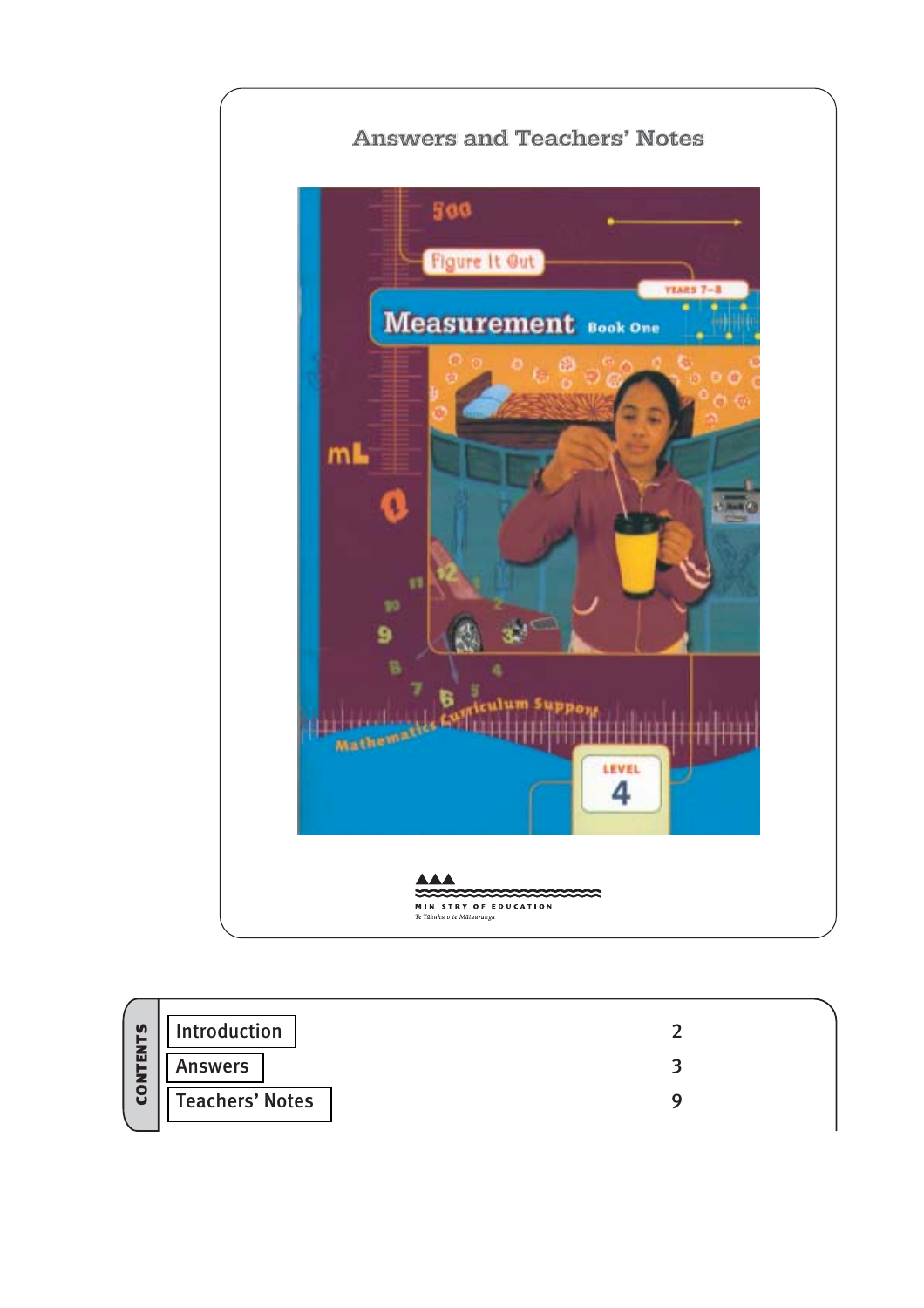<span id="page-1-0"></span>The books for years 7–8 in the Figure It Out series are issued by the Ministry of Education to provide support material for use in New Zealand year 7–8 classrooms. The books have been developed and trialled by classroom teachers and mathematics educators and follow on from the successful series for levels 2–4 in primary schools.

## Student books

The student books in the series are divided into three curriculum levels: levels 2–3 (linking material), level 4, and level 4+ (extension material). All the books are aimed at year 7–8 students in terms of context and presentation.

The following books are included in the series: *Number* (two linking, three level 4, one level 4+, distributed in November 2002) *Number Sense* (one linking, one level 4, distributed in April 2003) *Algebra* (one linking, two level 4, one level 4+, distributed in August 2003) *Geometry* (one level 4, one level 4+, distributed in term 1 2004) *Measurement* (one level 4, one level 4+, distributed in term 1 2004) *Statistics* (one level 4, one level 4+, distributed in term 1 2004) Themes: *Disasters Strike!, Getting Around* (level 4, distributed in August 2003)

The activities in the student books are set in meaningful contexts, including real-life and imaginary scenarios. The books have been written for New Zealand students, and the contexts reflect their ethnic and cultural diversity and life experiences that are meaningful to students aged 11–13 years. The activities can be used as the focus for teacher-led lessons, as independent bookwork, or as the catalyst for problem solving in groups.

## *Answers and Teachers' Notes*

The Answers section of the *Answers and Teachers' Notes* that accompany each of the student books includes full answers and explanatory notes. Students can use them for self-marking, or you can use them for teacher-directed marking. The teachers' notes for each activity, game, or investigation include relevant achievement objectives, comment on mathematical ideas, processes, and principles, and suggestions on teaching approaches. The *Answers and Teachers' Notes* are also available on Te Kete Ipurangi (TKI) at [www.tki.org.nz/r/maths/curriculum/figure](http://www.tki.org.nz/r/maths/curriculum/figure)

## Using Figure It Out in your classroom

Where applicable, each page starts with a list of equipment that the students will need to do the activities. Encourage the students to be responsible for collecting the equipment they need and returning it at the end of the session.

Many of the activities suggest different ways of recording the solution to a problem. Encourage your students to write down as much as they can about how they did investigations or found solutions, including drawing diagrams. Discussion and oral presentation of answers is encouraged in many activities, and you may wish to ask the students to do this even where the suggested instruction is to write down the answer.

The ability to communicate findings and explanations, and the ability to work satisfactorily in team projects, have also been highlighted as important outcomes for education. Mathematics education provides many opportunities for students to develop communication skills and to participate in collaborative problem-solving situations.

## *Mathematics in the New Zealand Curriculum*, page 7

Students will have various ways of solving problems or presenting the process they have used and the solution. You should acknowledge successful ways of solving questions or problems, and where more effective or efficient processes can be used, encourage the students to consider other ways of solving a particular problem.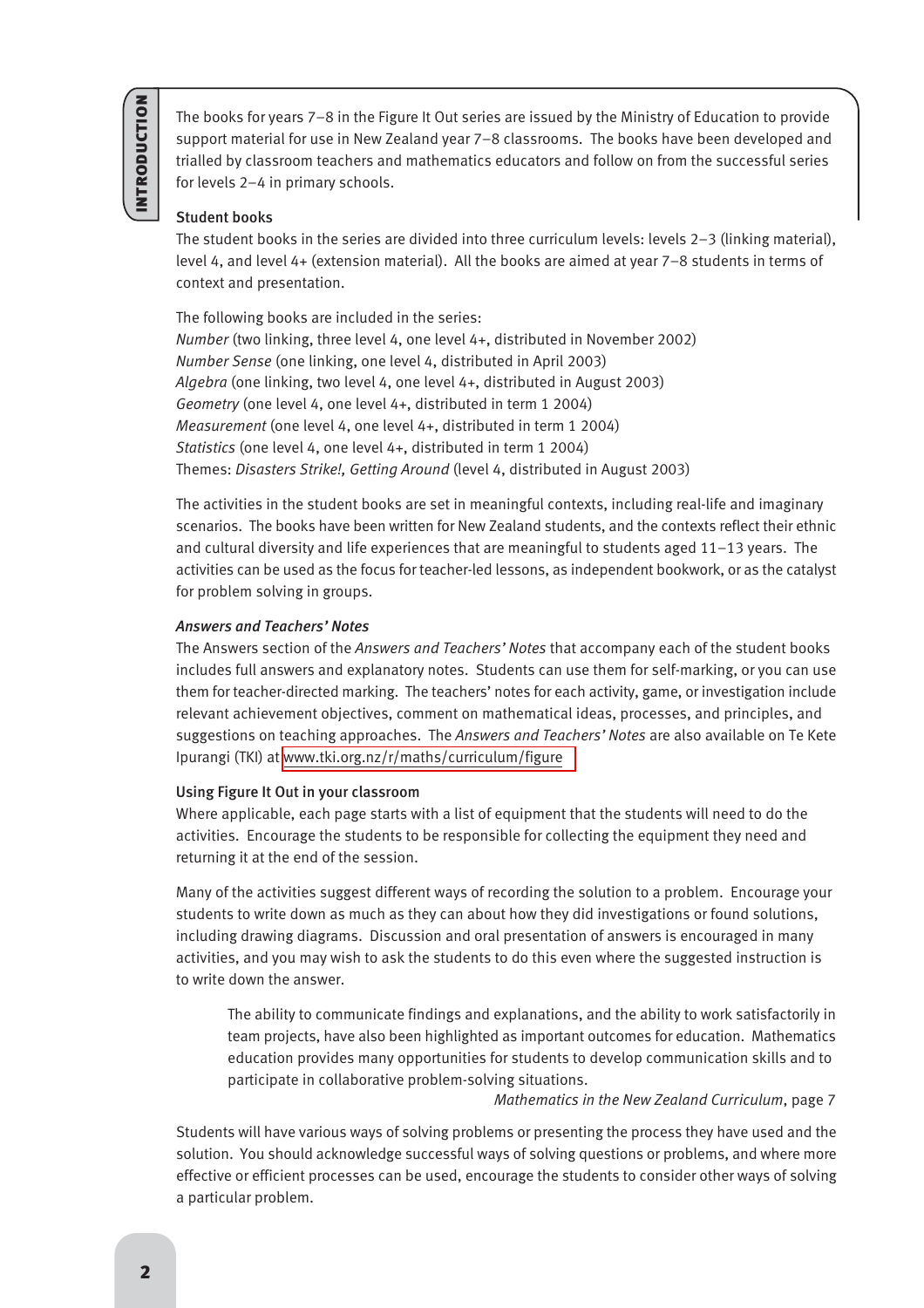# Answers Measurement: Book One

<span id="page-2-0"></span>Figure It Out

## Page 1 **Energy Crises**

#### **activity**

- 1. a. It is dropping while she is having breakfast and dinner respectively.
	- b. Around 10.15 a.m., 12.30 p.m., and 3.45 p.m.
	- c. Because food quickly satisfies hunger, but the feeling of hunger increases slowly over time.
- 2. Descriptions will vary. Ngahuia's energy levels are highest in the morning, peaking after breakfast and lunch, and boosted by morning tea. Dinner and supper give her energy small boosts, but these don't last long.
- 3. Her energy level increases immediately after eating and then decreases gradually as the next meal becomes due.
- 4. a. Graphs will vary.
	- b. Graphs will vary. Your description should include where the peaks are and why. You may also discuss why some peaks are higher than others.

## **investigation**

Findings will vary.

## Page 2 **Icy Contents**

## **investigation**

1. a.–b.

Results will vary. Generally, ice takes up about one-third of the space in the container. This may be slightly less for small containers.

2. a. Unless you have bought and tested a number of drinks from the same outlet, you will not be able to be sure that other customers will have the same experience, and unless you buy drinks from a number of different outlets, you will not be able to be sure that what is true for one is true for all.

b. Conducting this experiment "in the field" (buying drinks from real outlets) will be better than doing it in the classroom, and the more trials you do the better.

years 7–8

3. Letters will vary.

## Page 3 **Circle Links**

#### **activity**

- 1. a. Collections will vary.
	- b. Measurements will vary.
	- c. Answers will vary, but they should be close to 3.14.
	- d. The circumference divided by the diameter should give a result of approximately 3.14. This is true for any circular object.
	- e. Practical activity. Results should all be close to 3.14.
- 2. a. The symbol is called pi. You can find it on all scientific calculators. It appears in all formulae relating to circles.
	- b. It is the value you get whenever you divide the circumference of a circle by its diameter.

## Pages 4–5 **Little Links**

## **activity one**

- 1. 5.5 mm. (Each link is formed from a strip that is 15 mm long. The 2 ends of each rectangular link are each 2 mm wide, leaving  $15 - 2 \times 2 = 11$  mm for the 2 sides.  $11 \div 2 = 5.5$ .)
- 2. 50 x 4.5 = 225 mm. (Although each link is 5.5 mm long, when the links are joined, there is an overlap of 1 mm, meaning that each additional link adds 4.5 mm to the total length.)
- 3. Answers will vary. 50 cm is a reasonable length. Dividing the length in millimetres by 4.5 (the additional length in millimetres added by each link) will give you the number of links needed.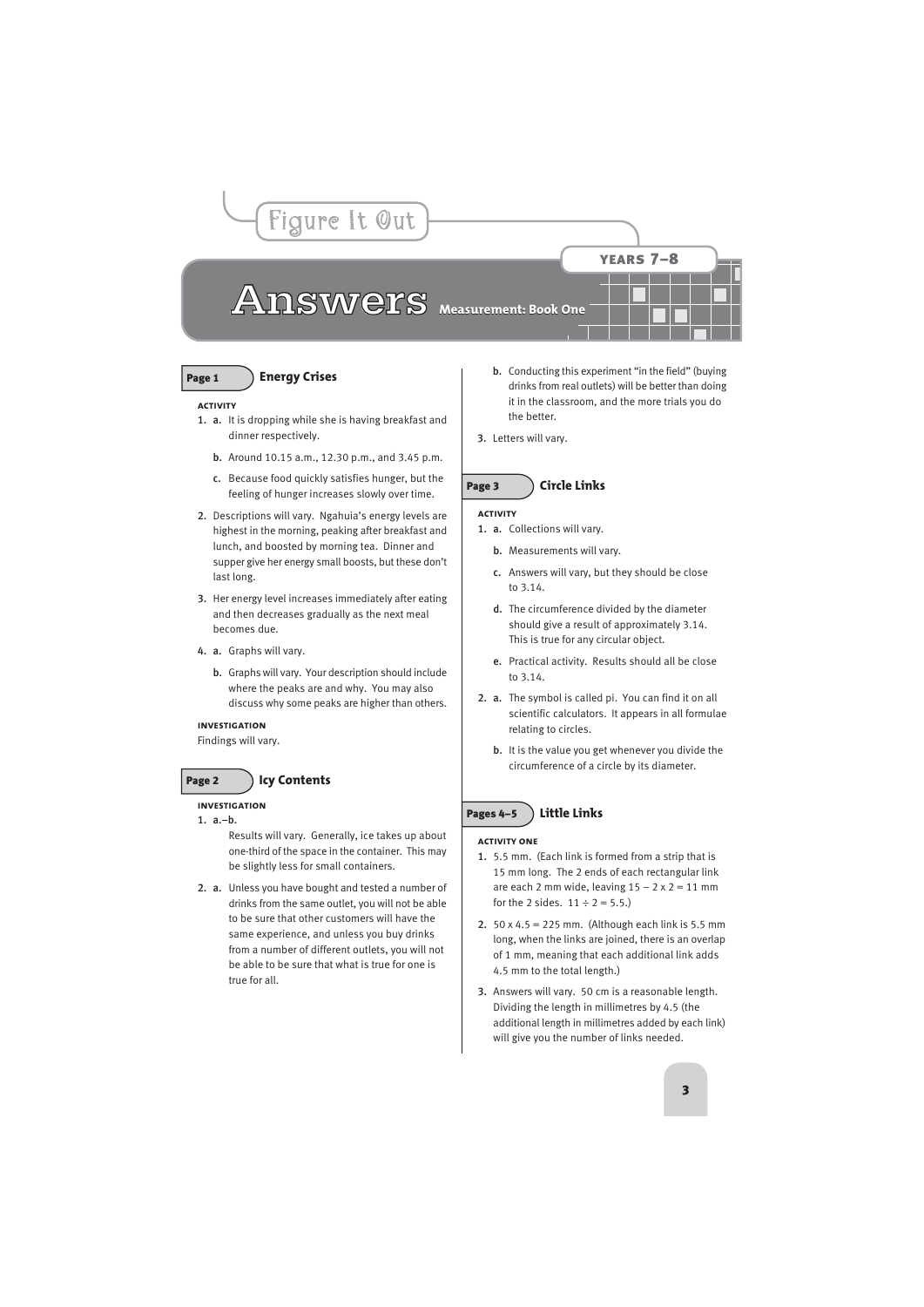#### **activity two**

- 1. a. 10 mm. (When rolled into a circle, the length of each strip, 31.4 mm, becomes the circumference. Circumference =  $\pi$  x diameter; 31.4 = 3.14 x 10
	- b. 181 mm. (Cutting this way, Jenna gets 20 strips from each rectangle. The first link contributes 10 mm to the length; all the other links add 9 mm because of the overlaps.  $10 + 19 \times 9 = 181$  mm.)
- 2. a. 31 strips
	- b. 6.37 mm.  $(20 \div \pi = 6.37)$
	- c. 167.47 mm, a chain that is slightly shorter. (The first link contributes 6.37 mm to the length; all the other links add just 5.37 mm because of the overlaps. 6.37 + 30 x 5.37 = 167.47 mm.)

## Pages 6–7 **Taking Off**

#### **activity one**

- 1. 13 192 kg in total. This is made up of 136 x 82 = 11 152 kg (passengers and hand baggage) and  $136 \times 15 = 2040$  kg (baggage for the hold).
- **2. a.** 7.48 m<sup>3</sup>.  $(136 \times 0.05 \times 1.1 = 7.48 \text{ m}^3.$ Note:  $110\% = \frac{110}{100} = 1.1$ 
	- **b.** 12.52 m<sup>3</sup>.  $(20 7.48 = 12.52 \text{ m}^3)$
	- c. 908 kg. (Mass of aircraft, food, crew, passengers, and baggage =  $32000 + 400 + 500 + 11152 +$ 2 040 = 46 092 kg. Maximum mass before fuel is 47 000 kg, leaving 47 000 – 46 092 = 908 kg for cargo.)

#### **activity two**

- 1. 7 kg (effectively none!) (19 passengers at 82 kg = 1 558 kg. 20 kg baggage for 19 passengers =  $380$  kg. Plane + crew + passengers + baggage = 6 878 kg.
	- Limit before fuel =  $6885$  kg.)
- 2. a. 1 053 kg
	- b. 473 kg, or nearly half a tonne. (Plane + crew + passengers + baggage =  $6412$  kg, which is 473 kg less than the 6 885 kg limit before fuel.)

## Pages 8–9 **Castle Construction**

#### **activity**

- 1. Practical activity
- **2. a.** 25 cm<sup>2</sup>.  $(5 \times 5 \text{ cm}^2)$ 
	- **b.** 72 cm<sup>2</sup>.  $(12 \times 6 \text{ cm}^2)$
	- c. 6.37 cm. (circumference =  $π$  x diameter  $20 = 3.14$  x diameter diameter =  $20 \div 3.14$  $= 6.37$  cm) **d.** 31.8 cm<sup>2</sup>. (area =  $\pi r^2$ 
		- $=$  π x 3.185 x 3.185  $= 31.8$  cm<sup>2</sup>)
	- **e.** 28.3 cm.  $(\frac{1}{2}\pi x)$  diameter =  $\frac{1}{2}x$  3.14 x 16.4  $= 25.7$  cm) 1 2
- 3. Practical activity
- 4. Practical activity
- 5. a. Practical activity. Answers will vary. (The model illustrated in the student book had an area of close to 1 600 cm<sup>2</sup>.)
	- b. 1 cm could represent 1 m. Anything less than this would make the Great Room too small to be "great".

## Pages 10–11 **Divide and Prosper**

#### **activity one**

- 1. 50 000 m<sup>2</sup>.  $(5 \times 10 000 \text{ m}^2)$
- 2. a. Rectangles may vary. Two possibilities are illustrated here, but with the size reduced:



b. The section should be 2 cm by 1 cm. (On these diagrams, it is shown as a small grey rectangle.)

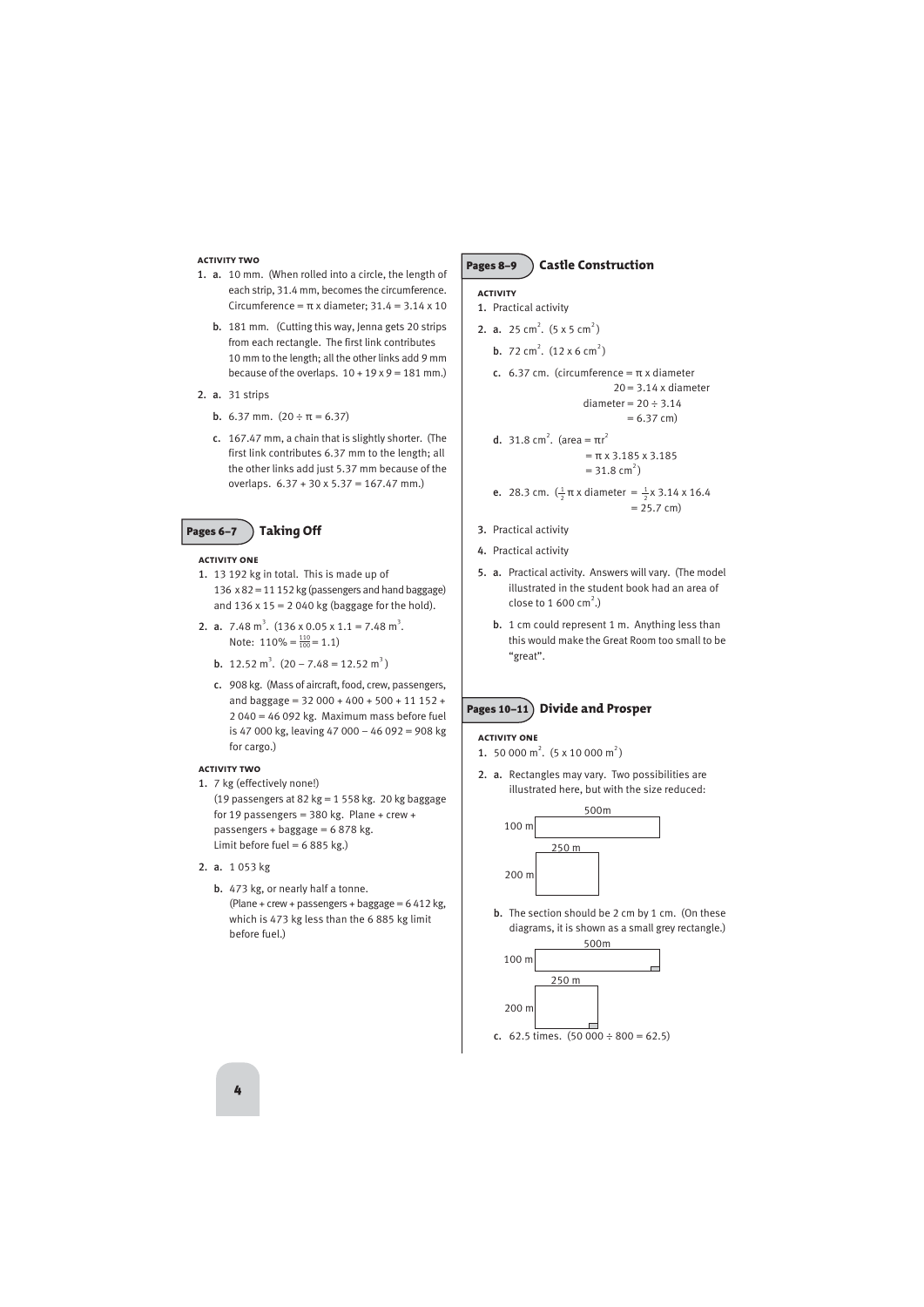- 3. Answers will vary. Residential sections are commonly in the range 500 to 1 000  $m^2$ .
- 4a.–b. Answers will vary.
- **5.** A full-sized field is about 100 x 50 = 5 000 m<sup>2</sup>, which is half a hectare.

## **activity two**

- 1. 250 ha. (The area can be divided into a triangle with a base of 1 km and a height of 1 km and a rectangle with a base of 2 km and a height of 1 km. Total area =  $(\frac{1}{2} \times 1 \times 1) + (2 \times 1) = 2.5$  km<sup>2</sup>. As 1 km<sup>2</sup> = 100 ha, the area = 2.5 x 100 = 250 ha.)
- 2. There are different ways of dividing the property, but this is probably the simplest:



3. Answers will vary.

## **investigation**

Costs will include paying surveyors, contractors, legal fees, council approval costs, and so on.



## **activity**

1. Answers will vary, taking into account the shape of the bath. A reasonable estimate for a standard bath, filled 3 times, is 700–800 L.

The internal volume of the bath in cubic metres can be estimated by multiplying average length, breadth, and depth. The following measurements are typical for a standard bath: 0.585 x 1.4 x 0.32 = 0.26 m<sup>3</sup> (approximately  $\frac{1}{4}$  m<sup>3</sup>). 4

There are 1 000 litres in 1 cubic metre, so 0.26  $m^3 = 260$  L. 3 x 260 = 780 L

2. a. Answers will depend on the answer given to question 1.

> 1 litre of water has a mass of 1 kg. 780 L has a mass of 780 kg. That is 0.78 tonne (just over  $\frac{3}{4}$  tonne).

b. 0.78 tonne is similar to the mass of a small car (or a large bull or 20 bags of cement).

```
3. a. 8 \times 20 \times 1.2 = 192 \text{ m}^3
```
- b. The mass of the water is 192 tonnes.
- c. If the pool were to burst, the force of the water could cause serious damage to the property below. Even if this did not happen, the seepage of so much water could undermine the foundations of the neighbours' house.
- 4. a. 1 280 L. (0.8 x 800 x 2 000 ÷ 1 000. The water is falling 0.8 cm per day. The dimensions of the pool have been converted to centimetres. )
	- **b.** 112 days (rounded up).  $(89 \div 0.8 = 111.25)$
	- c. Answers will vary.

Possible reasons for increased time include:

- Water pressure will reduce as the pool empties, leading to a reduced rate of flow.
- Rainfall will add to the amount of water to be emptied.

A possible reason for decreased time is that the crack in the pool may get bigger, leading to a greater rate of flow.

## Page 14 **Petrol Power**

## **activity**

1. a. Practical activity. Here are three ways of drawing a cube:



**b.** 
$$
1000 \text{ cm}^3
$$
.  $(10 \times 10 \times 10)$ 

c. 1 L.

- 2. They are both the same.  $1800 \text{ cm}^3$  (or  $1800 \text{ cc}$ ) is another way of saying 1 800 mL, which is the same as 1.8 L.
- 3. a. 1 300 cc, 1.5 L, 1.6 L, 2 000 cc, 3 000 cc, 3.2 L

b.

| Name    | Centimetres cubed (cc) |     |
|---------|------------------------|-----|
| William | 1 3 0 0                | 1.3 |
| Emma    | 2800                   | 2.8 |
| Rāwiri  | 1600                   | 1.6 |
| Sonia   | 3 2 0 0                | 3.2 |
| Jane    | 5400                   | 5.4 |
| Jonah   | 1 1 0 0                | 1.1 |

**investigation** Results will vary.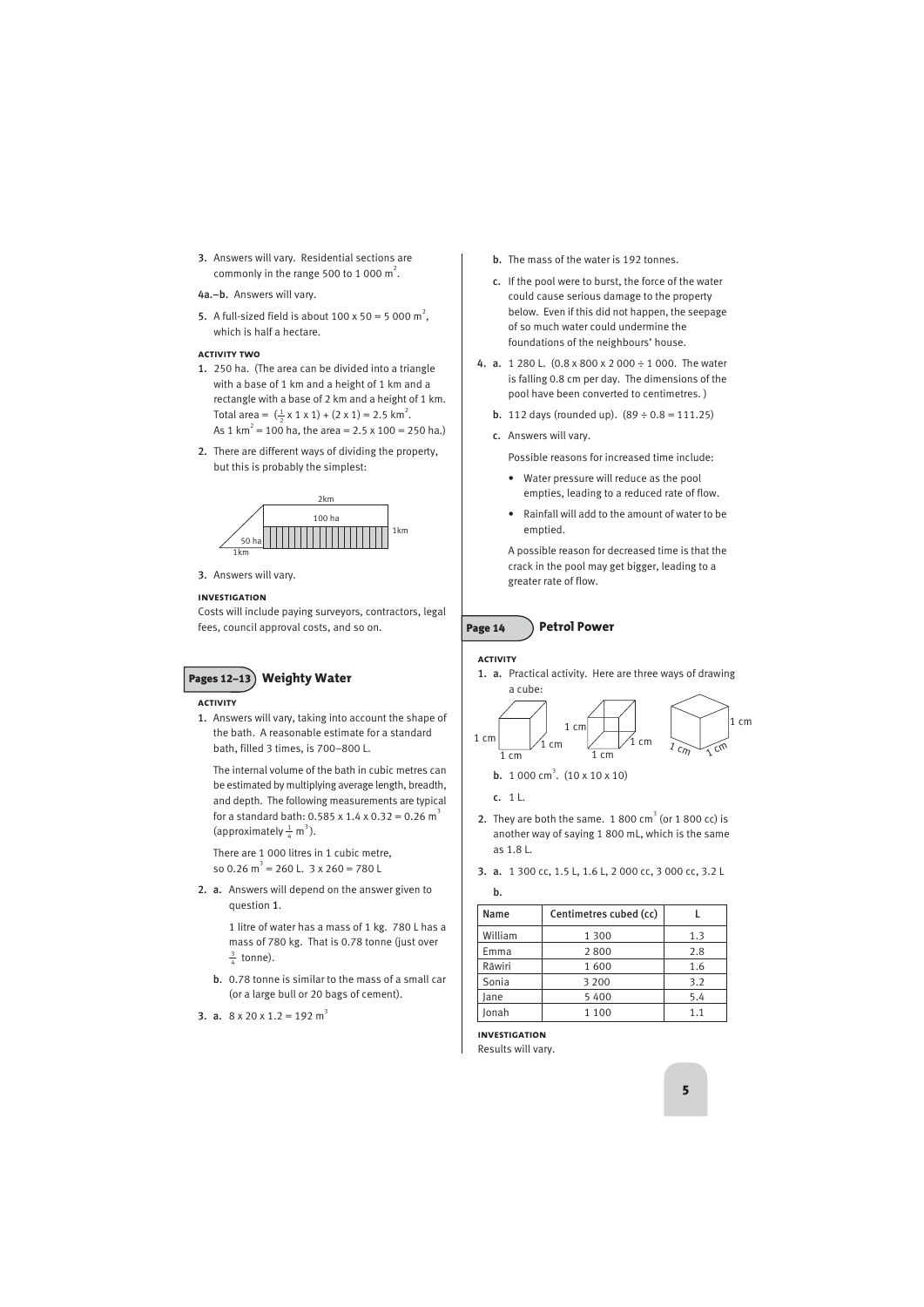#### **activity**

- 1. a. The maximum is probably 23 books (18 stacked on edge with 2 more fitted down the side and 3 flat on top).
	- b. 36.6 kg. (23 x 1.49 + 2.3 kg)
	- **c.** 11 books.  $(20 2.3 = 17.7 \text{ kg available for}$ books.  $17.7 \div 1.49 = 11.9$ , which needs to be rounded down to 11, because 12 books would exceed the limit on mass.)
	- d.  $(11 \times 29 \times 22 \times 1.8) \div (33 \times 33 \times 28) = 0.41$  or 41% (rounded to the nearest whole number)
- 2. a. The maximum is probably 26 books. (2 rows of 8 books stacked on their long edge, 1 row on top of the other, 1 row of 8 books stacked on their bottom edge, and 2 books lying flat in the space on top)
	- b. 15.6 kg. (26 x 0.510 + 2.3 kg)
	- c. All 26 will fit because they do not exceed the 20 kg limit on mass.
	- d.  $(26 \times 19.5 \times 13 \times 3.8) \div (33 \times 33 \times 28) = 0.82$ or 82% (rounded to the nearest whole number)
- 3. a. 150 books. (Each weighs 118 g. 17.7 ÷ 0.118 = 150)
	- b. Answers will vary but should be in the range 32 500-33 000 cm<sup>3</sup>.

(One book is 29.7 x 21 cm, and a stack of 10 books is about 3.5 cm high. Based on these dimensions, the volume of 150 books will be  $15 \times 29.7 \times 21 \times 3.5 = 32744 \text{ cm}^3$ [rounded to the nearest whole number].)

c. Answers will vary, but based on the dimensions in b, the answer would be 107%.  $(15 \times 29.7 \times 21 \times 3.5) \div (33 \times 33 \times 28) = 1.07$ or 107% [rounded to the nearest whole number]. As 100% means the box is totally full, 107% means that the volume of 150 books exceeds the volume of the box.

## Page 15 **Pages 16–17** Cellphone Confusion

## **activity**

- 1. a. i. \$63.90 Peak calls: 20 min x 0.99 = \$19.80 Extra off-peak calls at standard rates: 90 min x  $0.49 = $44.10$ 
	- ii. Text messages: 105 x 0.20 = \$21.00
	- iii. \$109.90. (25.00 + 63.90 + 21.00)
	- b. \$1,318.80. (12 x 109.90)
- 2. a. \$45.80 Peak calls: 20 x 0.99 = \$19.80 Extra off-peak calls at standard rates: 40 min x  $0.65 = $26.00$ 
	- **b.** \$16.50.  $(110 \times 0.15 = $16.50)$
- 3. a. \$62.30
	- b. \$1,017.60.  $(3$  months x 62.30 a month = \$186.90; 9 months x 92.30 = \$830.70; total for the first 12 months is  $186.90 + 830.70 = $1,017.60.$
- 4. a. Busy Lines
	- b. Yes. (After 24 months at this rate of usage, the charge from YY would be \$2,637.60 and the charge from BL would be \$2,125.20.)
- 5. Busy Lines is cheaper in each case.  $(12$  months:  $YY = $1,418.80$ :  $BL = $1,217.60$ ; 24 months: YY = \$2,737.60;  $BL = $2,325,20$
- 6. Results will vary.

Pages 18–19 **Scale of Events**

## **activity one**

- 1. a. Answers will vary.
	- b. Explanations will vary. Factors you might take into account include:
		- number of human deaths
		- how recent the event was
		- where the event occurred
		- how it affects you personally.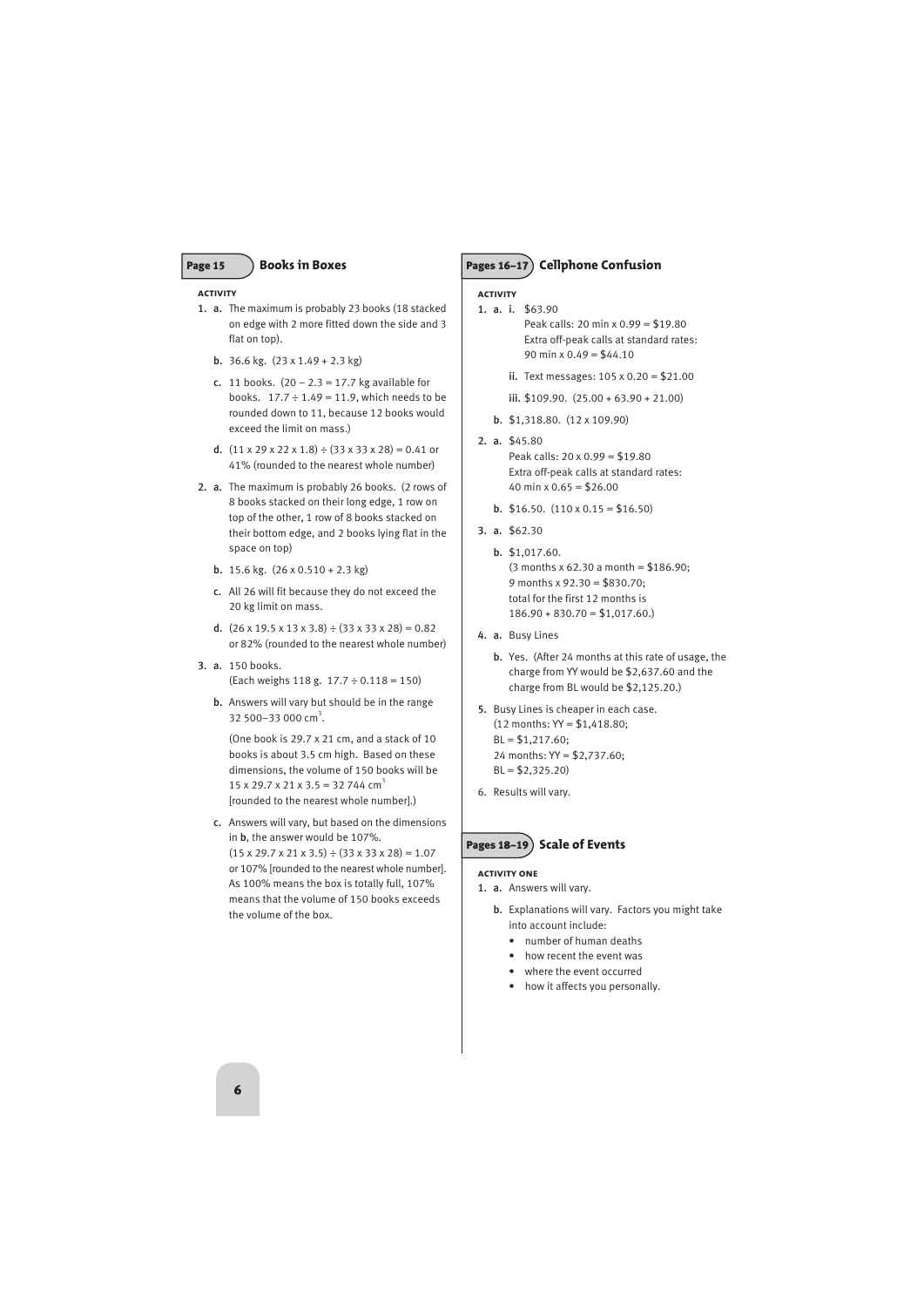- 2. Discussion may include these points:
	- People rank the events according to their feelings, and feelings are not usually a very reliable guide as to importance.
	- A large range of events may fall under the same label (descriptive category).
	- Different people may not share the same idea of what is meant by each description.

## **activity two**

1.–3. Results will vary.

## Pages 20–21 **Ways to Go**

## **activity one**

- 1. a. 6.40 a.m.
	- b. 7.05 a.m.
	- c. 19 min
	- d. 47 min
- 2. a. 8.30 a.m.
	- b. 9.35 a.m.
	- c. 1 hr 5 min

## **activity two**

- 1. He can on Tuesdays and Thursdays. He can't on Mondays, Wednesdays, or Fridays because the train doesn't stop at Linden.
- 2. a. 6:48 (6.48 a.m.)
	- b. Yes. This is the same train that leaves Porirua Station at 6:44 (6.44 a.m.), and as it is not an express, it stops at Linden, where Jack gets on.
- 3. a. The 16:36 (4.36 p.m.) train
	- b. 5.00 p.m.
	- c. No. It's an express train and doesn't stop at Linden.
- 4. a. The 17:04 (5.04 p.m.) train
	- b. Yes, but if she catches this train, she will have a wait of 13 minutes for the next bus and will get to her stop at 6.05 p.m.
- 5. The 16:20 (4.20 p.m.) train

## Pages 22–23 **Great Gardens**

## **activity one**

- 1.  $3.22 \text{ m}^2$ .  $(4.6 \times 0.7)$
- 2. 6 m.  $(0.7 + 4.6 + 0.7)$
- 3. 16 cm or between 15 and 16 cm (rounded from 15.53 cm). (Using centimetres, the volume of soil is 0.5 x 100 x 100 x 100 = 500 000 cm<sup>3</sup>, and the area of the garden is  $460 \times 70 = 32200 \text{ cm}^3$ . The depth is the volume of soil divided by the area it has to cover: 500 000  $\div$  32 200 = 15.53 cm.)
- 4. a.  $0.05 \text{ m}^3$ 
	- b. 4 bags.

(The volume required to cover the garden to a depth of 5 cm is found by multiplying the area of the garden by 5: 32 200 x 5 = 161 000 cm<sup>3</sup>. Because 1 000 cm<sup>3</sup> = 1 L, 161 000 cm<sup>3</sup> = 161 L. 3 bags hold only 150 L, so 4 bags are needed.)

c. 3 cm.

(Two 50 L bags contain 100 L of bark. This is 100 000 cm<sup>3</sup>. Spread over an area of 32 200 cm<sup>2</sup>, this gives a depth of  $100\,000 \div 32\,200 = 3.11\,\text{cm}$ .)

## **activity two**

- 1.  $32.73 \text{ m}^2$ .  $(5 \times 4.5 + 3.1 \times 2.5 + 0.5 \times 3.1 \times 1.6)$
- 2.  $4.91 \text{ m}^3$ .

(The volume needed is found by multiplying the area of the garden by the depth of soil. Working in metres because of the larger area, 32.73 x 0.15 = 4.91 $m^3$ , rounded to 3 significant figures.)

- 3. a.  $1.64 \text{ m}^3$ . (Volume =  $32.73 \times 0.05 = 1.64 \text{ m}^3$ , rounded to 3 significant figures.)
	- b. 33. (Number of bags =  $1.64 \div 0.05 = 32.8$ )
- 4. 27.2 m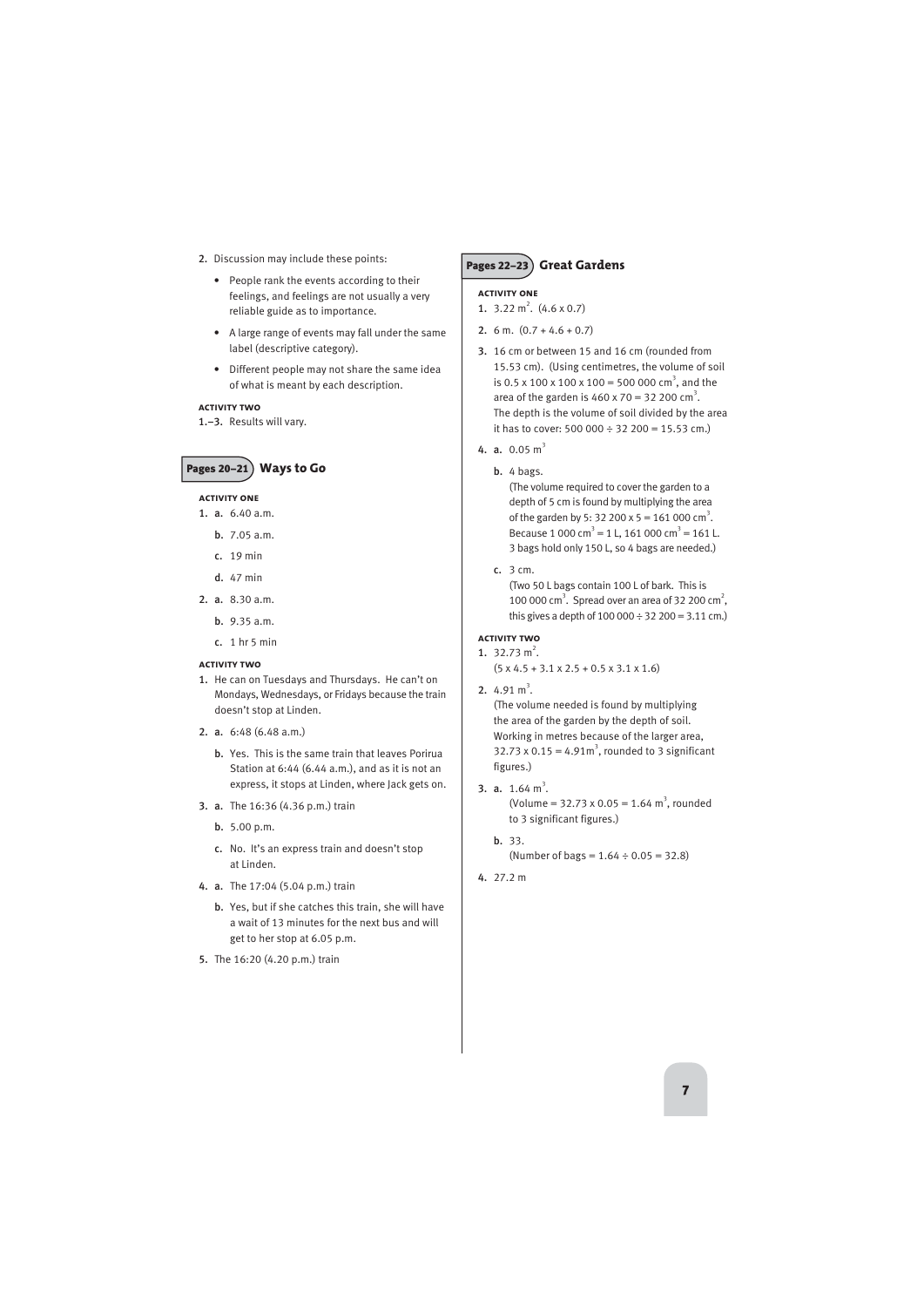

## **activity**

- 1. Practical activity
- 2. Graphs will vary but should show a tailing off as the liquid approaches room temperature.



- 3. a. The rate at which the water cools decreases as time goes by.
	- b. No, unless the room temperature is less than 0˚C. It is the surrounding air that does the cooling, so the water can't get colder than the air.
- 4. Practical activity. Results will vary, but the results and graph should show that the temperature of the liquid goes down rather more slowly. (If not, either the experiment has not been conducted appropriately or the insulation on the mug is ineffective.)

Temperature of Water in Mug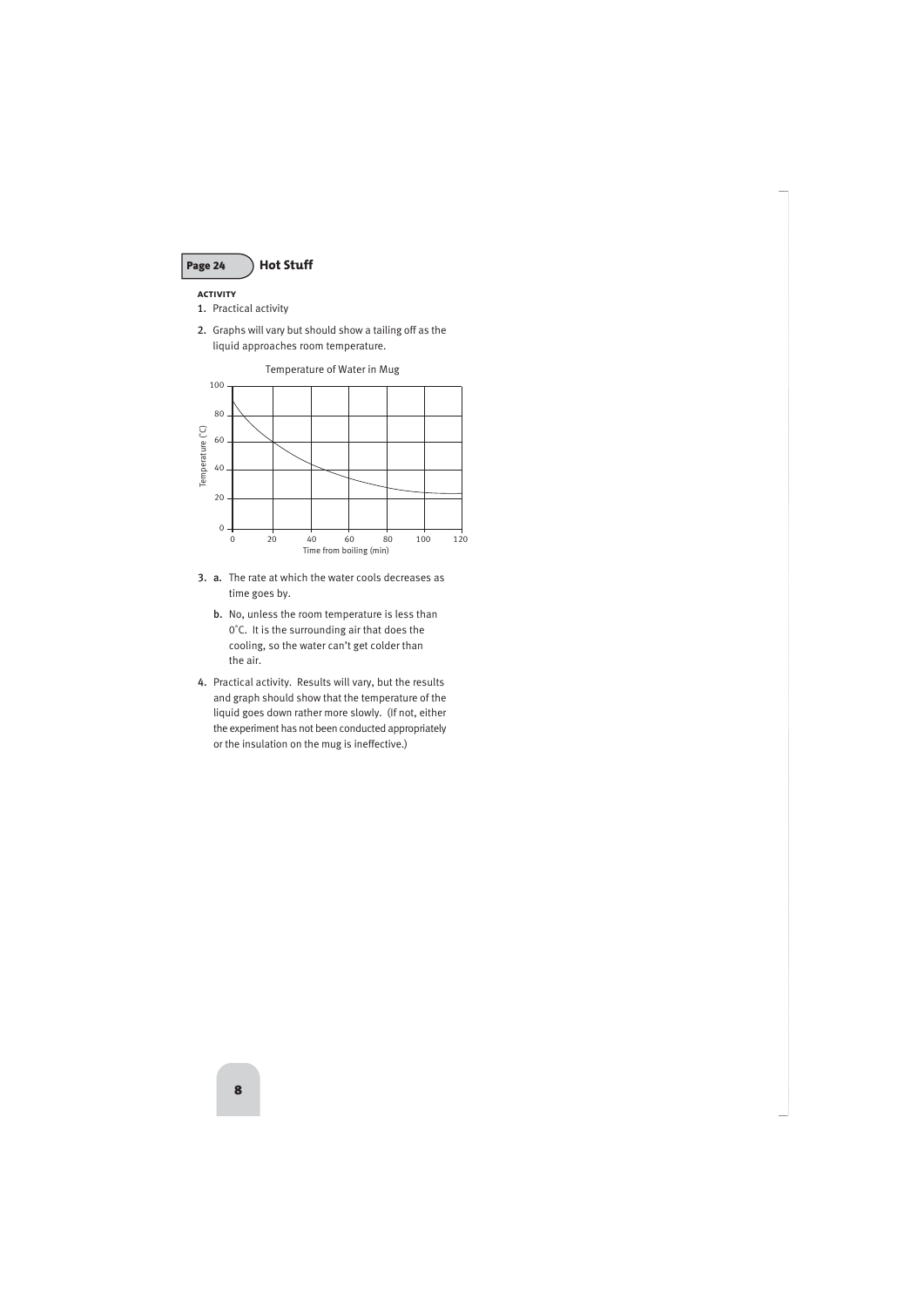## Figure It Out

years 7–8

# <span id="page-8-0"></span>Teachers' Notes

| <b>Overview</b><br><b>Measurement: Book One</b> |                                                                  |                              |                              |  |  |
|-------------------------------------------------|------------------------------------------------------------------|------------------------------|------------------------------|--|--|
| <b>Title</b>                                    | <b>Content</b>                                                   | Page in<br>students'<br>book | Page in<br>teachers'<br>book |  |  |
| <b>Energy Crises</b>                            | Measuring and interpreting qualitative data                      | $\mathbf{1}$                 | 10                           |  |  |
| Icy Contents                                    | Measuring and comparing volumes                                  | 2                            | 11                           |  |  |
| Circle Links                                    | Finding an approximate value of $\pi$ from<br>measurements       | 3                            | 12                           |  |  |
| Little Links                                    | Working with millimetres and applying circle formulae            | $4 - 5$                      | 13                           |  |  |
| <b>Taking Off</b>                               | Solving problems with mass and volume                            | $6 - 7$                      | 14                           |  |  |
| <b>Castle Construction</b>                      | Measuring length and area and constructing a<br>scale model      | $8 - 9$                      | 15                           |  |  |
| Divide and Prosper                              | Drawing scale diagrams; working with large areas                 | $10 - 11$                    | 16                           |  |  |
| <b>Weighty Water</b>                            | Solving problems with mass and volume                            | $12 - 13$                    | 17                           |  |  |
| <b>Petrol Power</b>                             | Understanding the equivalence of units                           | 14                           | 18                           |  |  |
| <b>Books in Boxes</b>                           | Solving problems with mass and volume                            | 15                           | 19                           |  |  |
| Cellphone Confusion                             | Working with rates and making comparisons                        | $16 - 17$                    | 20                           |  |  |
| Scale of Events                                 | Designing and using simple scales to measure<br>qualitative data | $18 - 19$                    | 22                           |  |  |
| Ways to Go                                      | Interpreting and using timetables                                | $20 - 21$                    | 23                           |  |  |
| <b>Great Gardens</b>                            | Exploring area, perimeter, and volume                            | $22 - 23$                    | 23                           |  |  |
| <b>Hot Stuff</b>                                | Measuring change against time                                    | 24                           | 24                           |  |  |
|                                                 |                                                                  |                              |                              |  |  |

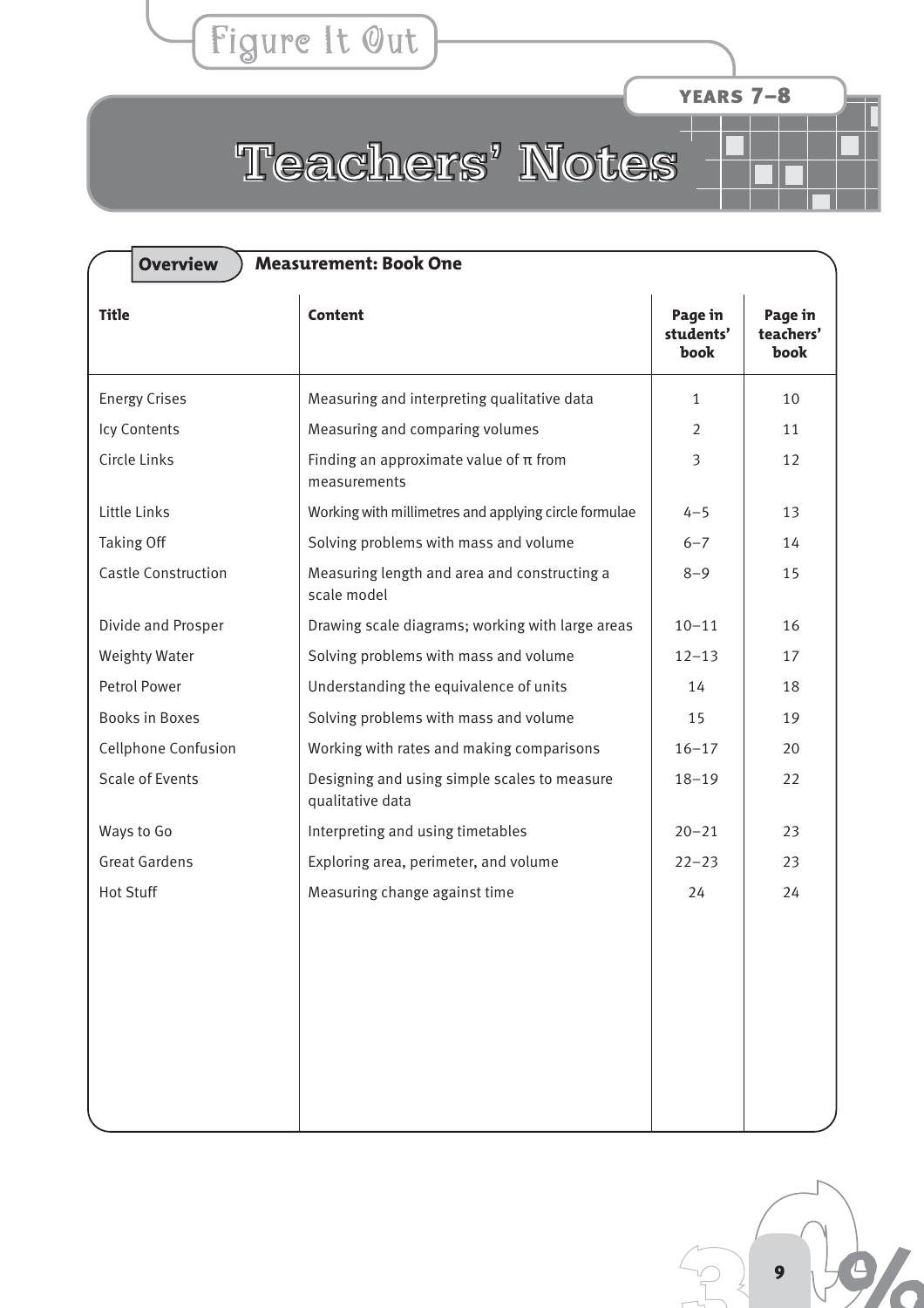## Page 1 **Energy Crises**

## Achievement Objectives

- design and use a simple scale to measure qualitative data (Measurement, level 4)
- interpret and use information about rates presented in a variety of ways, for example, graphically, numerically, or in tables (Measurement, level 5)
- sketch and interpret graphs which represent everyday situations (Algebra, level 5)

#### **activity**

This activity focuses on measuring and interpreting qualitative data, using energy and hunger levels as the subject.

Discuss with the students the important distinction between *qualitative* measurements (as used in this activity), which require *subjective* judgments, and *quantitative* measurements, which can be made *objectively* using devices or instruments (such as a ruler, watch, multimeter, scales, anemometer, graduated jug, or thermometer). You could ask the students to list as many examples as they can of measuring instruments and as many examples as they can of both kinds of measurements. They may also like to explore the distinction between *counting* and *measuring*.

The two graphs are time-series graphs, and every peak, trough, and slope tells its own bit of a story. The challenge is to read the story. Key concepts are positive and negative slope (uphill and downhill as you read from left to right) and maximums and minimums (peaks and troughs).

Both hunger and energy rise and fall through the day, and because the same food that reduces hunger increases energy, there is a relationship between the highs and the lows in the two graphs. One way of demonstrating the relationship would be to make an OHT of the two graphs and then superimpose them. It should be clear that as hunger levels drop, energy levels increase (though there is a short delay in this happening). The students could see the same connections by using tracing paper to take a copy of one of the graphs and then moving it onto the other.

When doing question 4, the students will need to use a suitable scale (perhaps one marked  $1-10$ ) against which to record their levels during the day. They should measure the level (of hunger, happiness, or whatever) every half hour. This will keep them alert to changes. Someone with a watch that can be set to beep every 30 minutes could be assigned as timekeeper.

#### **investigation**

This task gives the students the opportunity to explore good nutrition and to compare this with the "quick shot" energy boosting that is heavily promoted in advertising campaigns. The Internet, nutritionists, the Heart Foundation, and technology and health teachers are all possible sources of information.

A flow diagram or checklist may help the students to plan their investigation:

- Write down the topic or question to be investigated.
- Work out what questions to ask.
- Find out where to look for answers.
- Check with the teacher for appropriateness and safety.
- Collect the information you need.
- Sort and analyse your information.
- Prepare a sketch of your poster.
- Make your poster.
- Explain your poster to the class and have a question for your classmates to discuss, using the information given.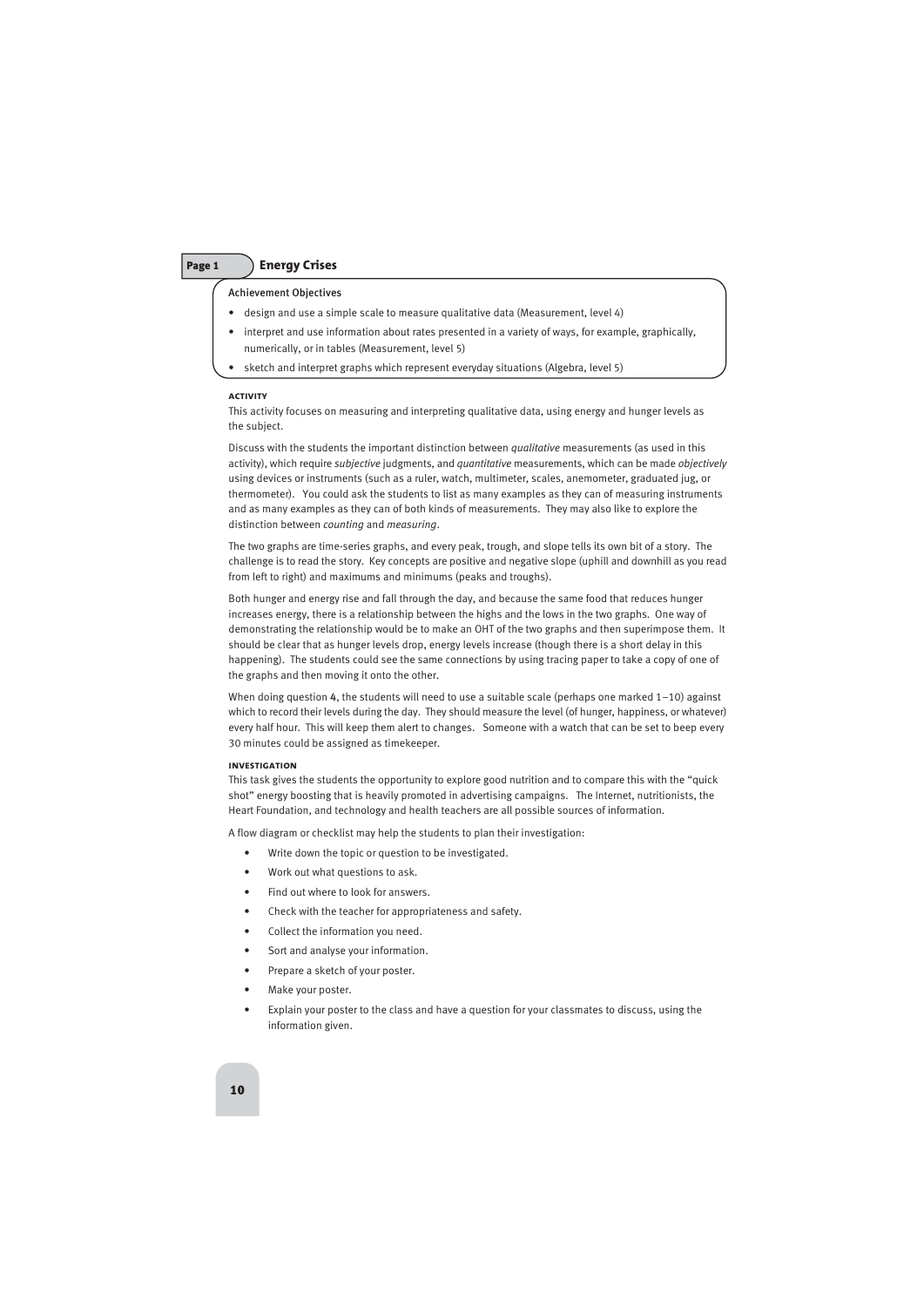#### **cross-curricular links**

## Health and Physical Education

This activity could form part of a unit on healthy eating. As part of this, the students could investigate the effects of advertising on our diets. They could also investigate the major illnesses (for example, heart, diabetes, and cancer) that correlate strongly with poor dietary choices. (See also the activity Fat in Foods in *Measurement: Book 2*, Figure It Out, Years 7–8) The two books, *Choice Food!* and *Healthy People Eat Healthy Food* from the Curriculum in Action series (Ministry of Education, 1999) are useful resource books.

## Achievement Objectives

- identify factors that affect personal, physical, social, and emotional growth and develop skills to manage changes (Personal Health and Physical Development, level 3)
- investigate and describe lifestyle factors and media influences that contribute to common health problems across the lifespan of people in New Zealand (Healthy Communities and Environments, level 4)

## Page 2 **Icy Contents**

## Achievement Objectives

- carry out measuring tasks involving reading scales to the nearest gradation (Measurement, level 4)
- plan a statistical investigation arising from the consideration of an issue or an experiment of interest (Statistics, level 4)
- effectively plan mathematical exploration (Mathematical Processes, problem solving, level 4)
- record information in ways that are helpful for drawing conclusions and making generalisations (Mathematical processes, communicating mathematical ideas, level 4)
- report the results of mathematical explorations concisely and coherently (Mathematical processes, communicating mathematical ideas, level 4)

## **investigation**

In this activity, the students investigate a familiar purchase (drinks at fast food restaurants or movie theatres) in order to make a decision about value for money.

Question 1 asks the students to set up what is, in effect, a science experiment as well as a maths investigation. They should be responsible for devising a process that will lead to a valid conclusion and setting it out on paper. There will be a number of different ways of doing this. Once they have sorted out the various steps, they should discuss their method with you so that you have the opportunity to identify possible pitfalls or errors. This planning would be a suitable small-group task.

A trial experiment could be carried out at school or at home. This would clarify the process, identify problems, and may suggest an answer to the original question, but it would not lead to a valid conclusion about what goes on in a real theatre or restaurant. You will need to discuss the concept of validity with your students.

If the activity is to be done in local picture theatres or restaurants, the students will have to work out how to carry it out discreetly and without making a mess. One possible idea would be for them to take two thermos flasks with them in a small bag. They could then transfer the drinks (minus the ice) to the flasks. The actual measuring could then be done at home, and the drink kept cold for later enjoyment!

Question 2 asks the students to evaluate the generality of their findings. They need to realise that there are very big variables (things that change) in their investigation. This means that if they repeated the experiment, they could get quite different results. They should consider how to improve the validity of their conclusions. Hopefully, they will realise that the more times an experiment is repeated and the more places that are sampled, the more general are the conclusions that are reached.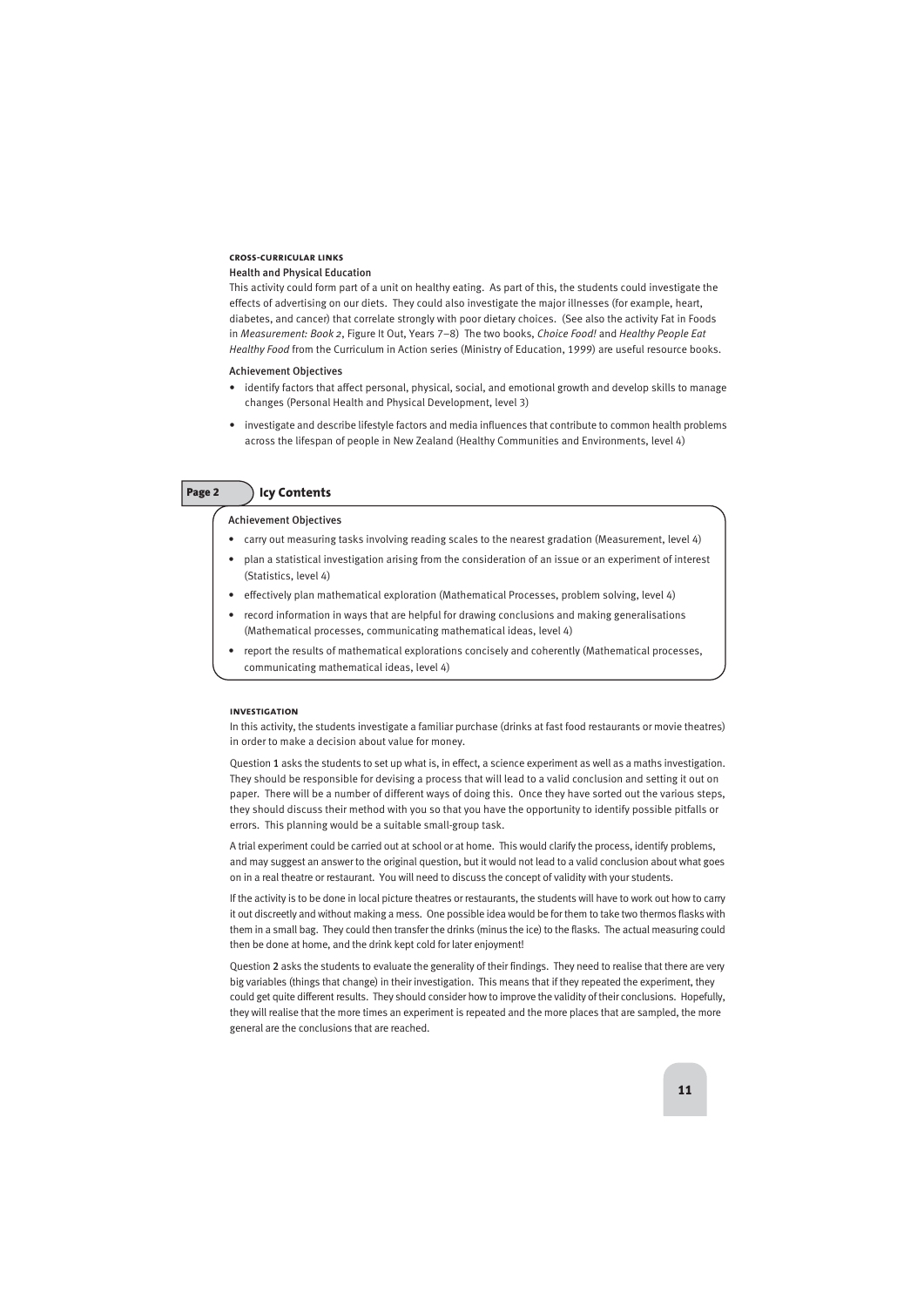## **cross-curricular links**

## Science

This activity is centred around an hypothesis and investigation that could readily be related to the students' science programme.

## Achievement Objective

• plan and carry out a "fair test" and make decisions about whether the conclusions drawn from an investigation are soundly based (Making Sense of the Nature of Science and its Relationship to Technology, level 4)

## English

Question 3 asks for a formal letter that could be sent to *Consumer*. This could link to work being done in transactional writing.

## Achievement Objective

• write instructions, explanations, and factual accounts, and express and explain a point of view, in a range of authentic contexts, organising and linking ideas logically and making language choices appropriate to the audience (Written Language: transactional writing, level 4)

## Page 3 **Circle Links**

## Achievement Objectives

- express a fraction as a decimal, and vice versa (Number, level 4)
- carry out measuring tasks involving reading scales to the nearest gradation (Measurement, level 4)
- calculate perimeters of circles, rectangles, and triangles, areas of rectangles, and volumes of cuboids from measurements of length (Measurement, level 4)

## **activity**

This activity is designed to help students find the relationship between the circumference and the diameter of a circle. This relationship, a constant (the same for all circles, regardless of size), is known as π (pi), a letter of the Greek alphabet.

By measuring a number of different-sized circular objects and using a calculator to divide the circumference of each by its diameter, the students should discover that each time they get a value of 3.14 or closer. 3.14 is the standard approximation (3 significant figures) for  $π$ .

What students will not realise without help is that  $\pi$  is an irrational number. Indeed, most will not know that there are such things as irrational numbers. It is worth getting your students to spend some time exploring this new idea. Some facts:

- The exact value of an irrational number can never be written down.
- An irrational number cannot be written as a fraction (such as  $\frac{3}{4}$  or  $\frac{5}{11}$ ). 4
- When written as a decimal, an irrational number is never complete.
- When an irrational number is written as a decimal, there is no pattern to the sequence of the digits.
- The number of irrational numbers is unlimited. The set of irrational numbers includes √2, √3, and the square root of every other prime number, most roots, the special constants  $e$  and  $\varphi$ , and so on.)

Your students can easily demonstrate, using a calculator, that any fraction they choose is *not* an irrational number. Here are some examples, using a calculator with a 10-digit display:

- $\frac{2}{3}$  = 0.3333333333 (The sequence of the digits follows a pattern.)
- $\frac{7}{8}$  = 0.875 (The sequence of digits is complete, finite.) 8
- $\frac{6}{11}$  = 0.545454545 (The sequence of the digits follows a pattern.) 11
- $\bullet$   $\frac{5}{12}$  = 0.416666666 (The sequence of the digits follows a pattern.) 12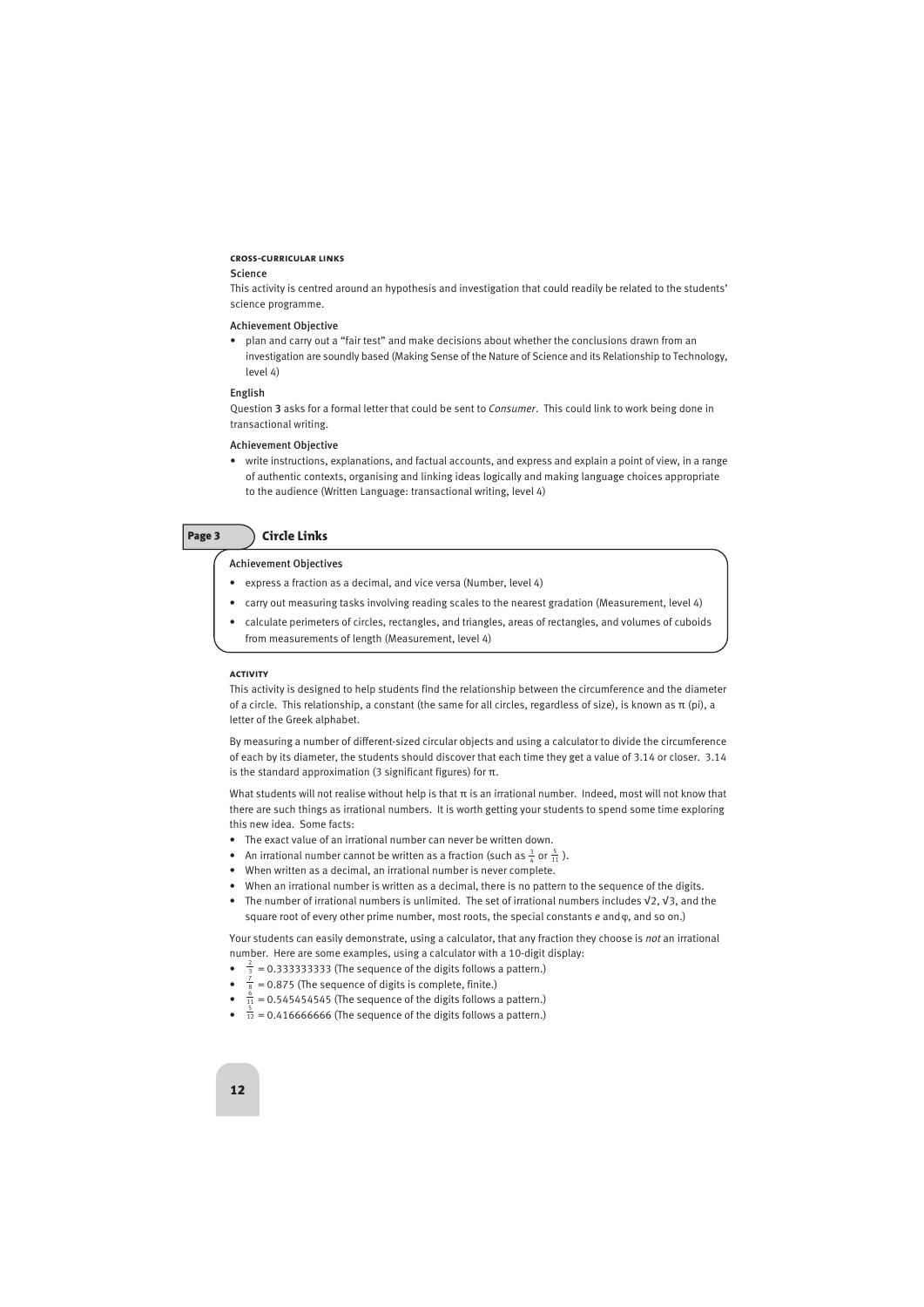Where the bottom value (denominator) of a fraction is a larger number, the repeating sequence will not necessarily become apparent within the 10-digit frame. For example:  $\frac{5}{23}$  = 0.217391304. In such cases, the students could use a calculator with a larger display, or a computer.

The discovery of irrational numbers (credited to Pythagoras) split the Greek mathematical community of the day. It challenged their belief in the absolute orderliness of mathematics. Interested students could investigate this further using the Internet. There are also sites devoted to the wonders of π itself.

## Pages 4–5 **Little Links**

## Achievement Objectives

- calculate perimeters of circles, rectangles, and triangles, areas of rectangles, and volumes of cuboids from measurements of length (Measurement, level 4)
- devise and use problem-solving strategies to explore situations mathematically (Mathematical Processes, problem solving, level 4)
- record and talk about the results of mathematical exploration (Mathematical Processes, communicating mathematical ideas, level 4)

## To do this activity, the students need to:

- be able to work in millimetres and fractions of millimetres
- understand what  $\pi$  is and how to use the  $\pi$  key on a calculator
- know how to find the diameter of a circle, given the circumference.

## **activity**

Jenna makes gold and silver chains, cutting narrow strips for the links from small rectangles of metal. The students have to work from the dimensions of the rectangle to calculate the size of the links and the length of the chain that can be made when they are joined. All measurements are given in millimetres.

The students should have completed the Circle Links activity (page 3) before beginning this one. This will ensure that they understand the  $\pi$  relationship between circumference and diameter.

Some students may have trouble visualising this task, and for them it could be useful to model it using plastic putty. This would help them to see the way in which the overlap reduces the contribution each additional link makes to the overall length of the chain. If you have good drawing skills, you could illustrate the effect of the overlaps, using a sketch on the whiteboard.

The students are asked to explain how they arrive at their answers. They could do this initially in discussion with other students and then as a written record for sharing and display. This sharing of process is an important skill in mathematics and a requirement of the Mathematical Processes strand of the curriculum.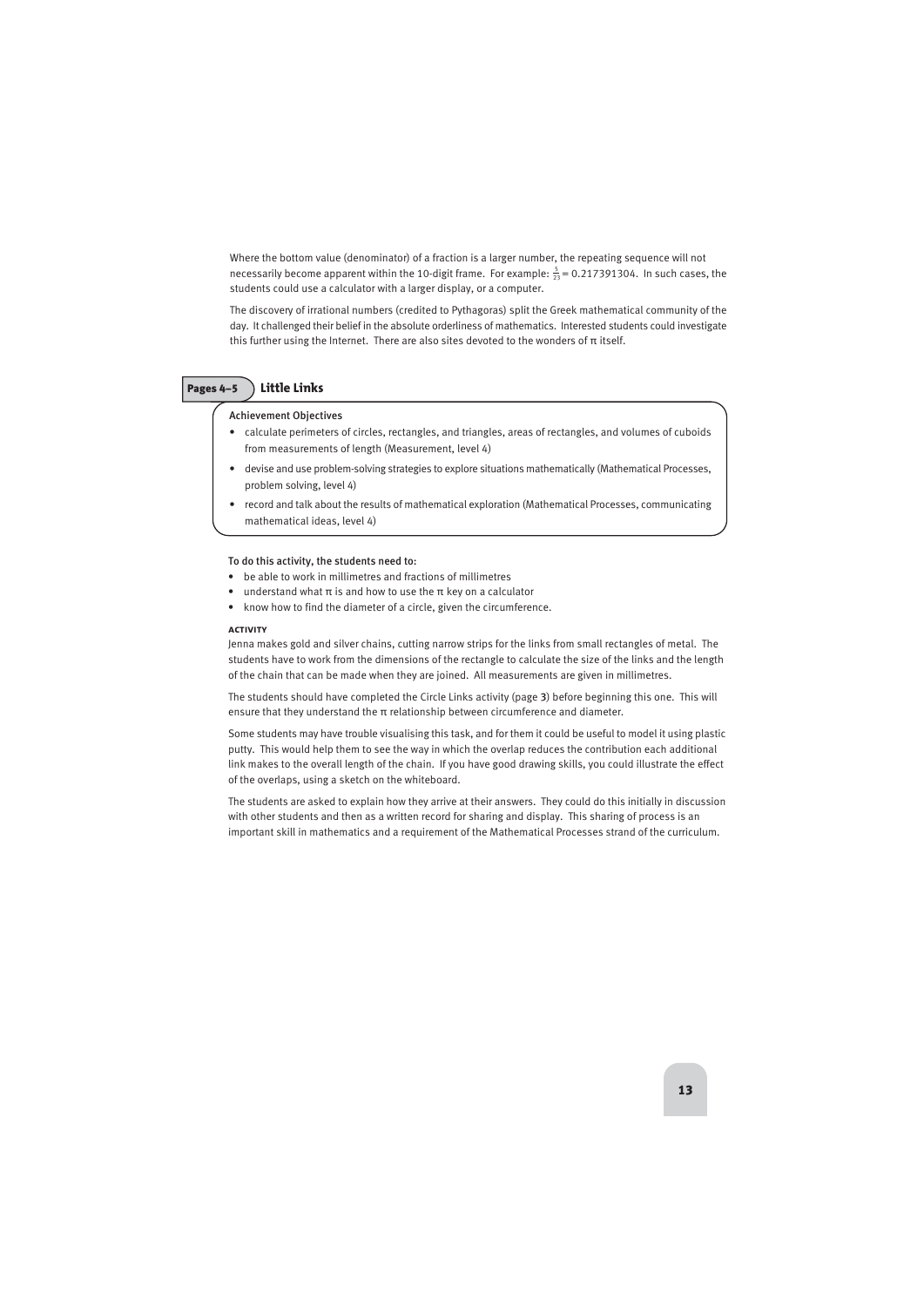## Pages 6–7 **Taking Off**

## Achievement Objectives

- calculate perimeters of circles, rectangles, and triangles, areas of rectangles, and volumes of cuboids from measurements of length (Measurement, level 4)
- write and solve problems which involve whole numbers and decimals and which require a choice of one or more of the four arithmetic operations (Number, level 3)
- make sensible estimates and check the reasonableness of answers (Number, level 4)
- interpret information and results in context (Mathematical Processes, developing logic and reasoning, level 4)

#### **activity one**

Both activities are based on the fact that a plane can't take off if its mass exceeds a carefully calculated limit.

The students may find that the reading and interpretation involved in this task is just as much a challenge as the maths. The information they need is all there in the panel, but it may not be immediately obvious to them what they should do with it.

Question 1 asks the students to make an accurate calculation using specific figures and to come up with a specific answer (13 192 kilograms). But because their accurate calculation is based on a figure that is an estimate (the average mass of a passenger and their hand baggage = 82 kilograms), their answer is also an estimate.

Some educational suppliers now sell kits of 12 metre-long sticks and 8 corner joints, from which you can construct a wire-frame "cubic metre". One of these could help the class to visualise what sort of space 20 cubic metres is. Also, if they work out the volume of their classroom, or their bedroom, they will be able to relate the size of the 737's holds to this known space.

The students may need some help with the 10 percent wastage referred to in question 2a. The answers incorporate the 10 percent into the calculation, using the multiplier 1.1 ( $\frac{110}{100}$  = 110%). An alternative is to find 10 percent of the volume and add this to the total.

For 2b, the students need to note that there are *two* holds, each with a capacity of 10 cubic metres (this is explained at the start of the question but may get overlooked).

When answering question 2c, the students need to go back to the "before fuel" limit of the plane (found in the panel) and subtract from this the mass of the empty aircraft, crew, pantry, and passengers (which was calculated in question 1). What is left is the mass of cargo that can be carried.

## **activity two**

This activity gives the individual masses of passengers and their hand baggage. In practice, operators do not weigh individuals, but they do make allowances if their human cargo is atypical (for example, members of an adult male sports team are assigned a weight of 93 kilograms instead of the usual 82 kilograms). In this case, the fact that the mean weight of the passengers is well below the standard 82 kilograms means that the plane could safely carry more cargo, whether or not the operator chooses to do so.

#### Note

Although the maths and procedures have been simplified, these activities are modelled closely on the weights and allowances used for the Boeing 737 and the Beech 1900D. Nervous students can be assured that the weight limits leave a sizeable safety margin, so their lives will not be in danger if someone puts one too many books in their hand baggage!

For full details on Air New Zealand's baggage rules, see: [www.airnz.co.nz/travelinfo/ontheplane/baggageinformation/default.htm](http://www.airnz.co.nz/travelinfo/ontheplane/baggageinformation/default.htm)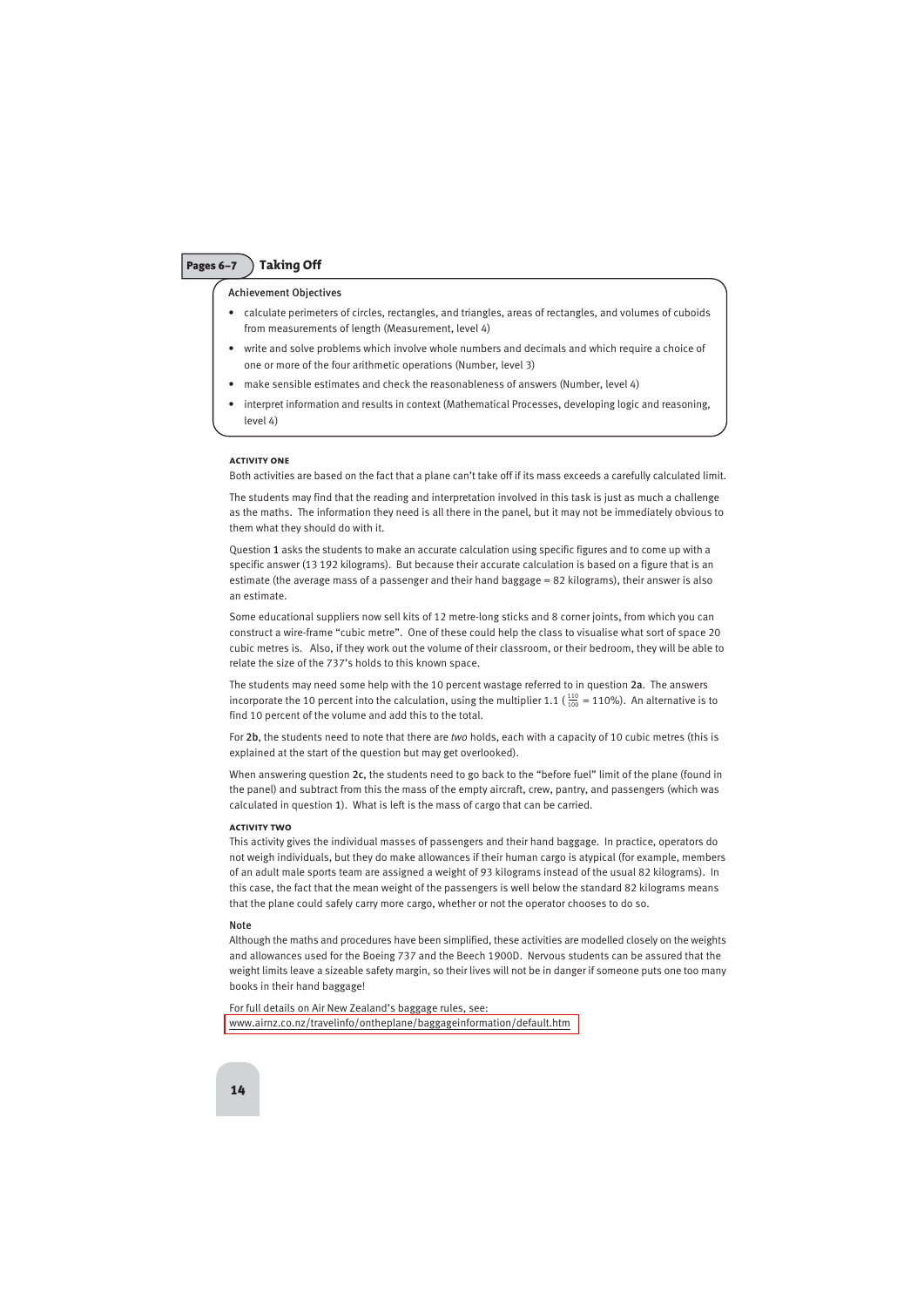## Pages 8–9 **Castle Construction**

## Achievement Objectives

- perform measuring tasks, using a range of units and scales (Measurement, level 3)
- design the net and make a simple polyhedron to specified dimensions (Geometry, level 4)
- make a model of a solid object from diagrams which show views from the top, front, side, and back (Geometry, level 4)
- calculate perimeters of circles, rectangles, and triangles, areas of rectangles, and volumes of cuboids from measurements of length (Measurement, level 4)
- find perimeters, areas, and volumes of everyday objects (including irregular and composite shapes), and state the precision (limits) of the answer (Measurement, level 5)

## **activity**

The students are given diagrams (not templates) of the various parts of a model castle and then have to make the castle using card. After the model has been made, the students work out the areas of the various shapes. From an organisational point of view, the task is a complex one (you need to ensure that there are enough materials and equipment to go around), particularly if the whole class is working on the activity at the same time.

The students could create a table for their measurements and calculations:

| Part         | Dimensions    | Formula          | Area              | Number | Total Area                    |
|--------------|---------------|------------------|-------------------|--------|-------------------------------|
| Square tower | $Side = 5$ cm | $A = S \times S$ | $5 \times 5 = 25$ |        | l 25 x 2 = 50 cm <sup>-</sup> |

Finding the area of a circle is listed in level 5 of the curriculum, and if the students have not done this before, the formula (included on the page in the student book) needs to be carefully introduced at this point. As an alternative, or as an introduction to the formula, you may wish to have the students estimate the area by drawing the circle on squared paper and counting the squares.

To estimate the area of the castle's inner space (question 5a), have the students place the completed castle on paper drawn up with a grid of 1 centimetre squares and trace around its outline. They then count the number of full squares within the outline and add to this their estimate of the number of full squares that could be made from the part squares. This is the estimated area in centimetres squared.

In question 5b, the students are asked to suggest what size the scale length of 1 centimetre might represent. Some may have difficulty with this because they cannot visualise everyday places and spaces in terms of metres. A useful starting point would be to investigate the plausibility of a scale of 1 centimetre to 1 metre. This would make the wall 8 metres high. Relate this to the height of a standard New Zealand ceiling (about 2.5 metres) and they will see that the wall would be about three times this – enough height for a very impressive wall! They could also measure out the dimensions of the Great Room on the school courts, using this scale, and try others if they wish.

## **cross-curricular links**

## Social Studies

This activity could be part of a unit on the Middle Ages, looking at the design of medieval castles, the technology used to build them, and the social life of the day. Comparisons could be made with Màori pà. (A model of a pà could also be constructed.)

## Achievement Objectives

Demonstrate knowledge and understandings of:

- the impact of the spread of new technology and ideas on culture and heritage (Culture and Heritage, level 4)
- how places reflect past interactions of people with the environment (Place and Environment, level 4)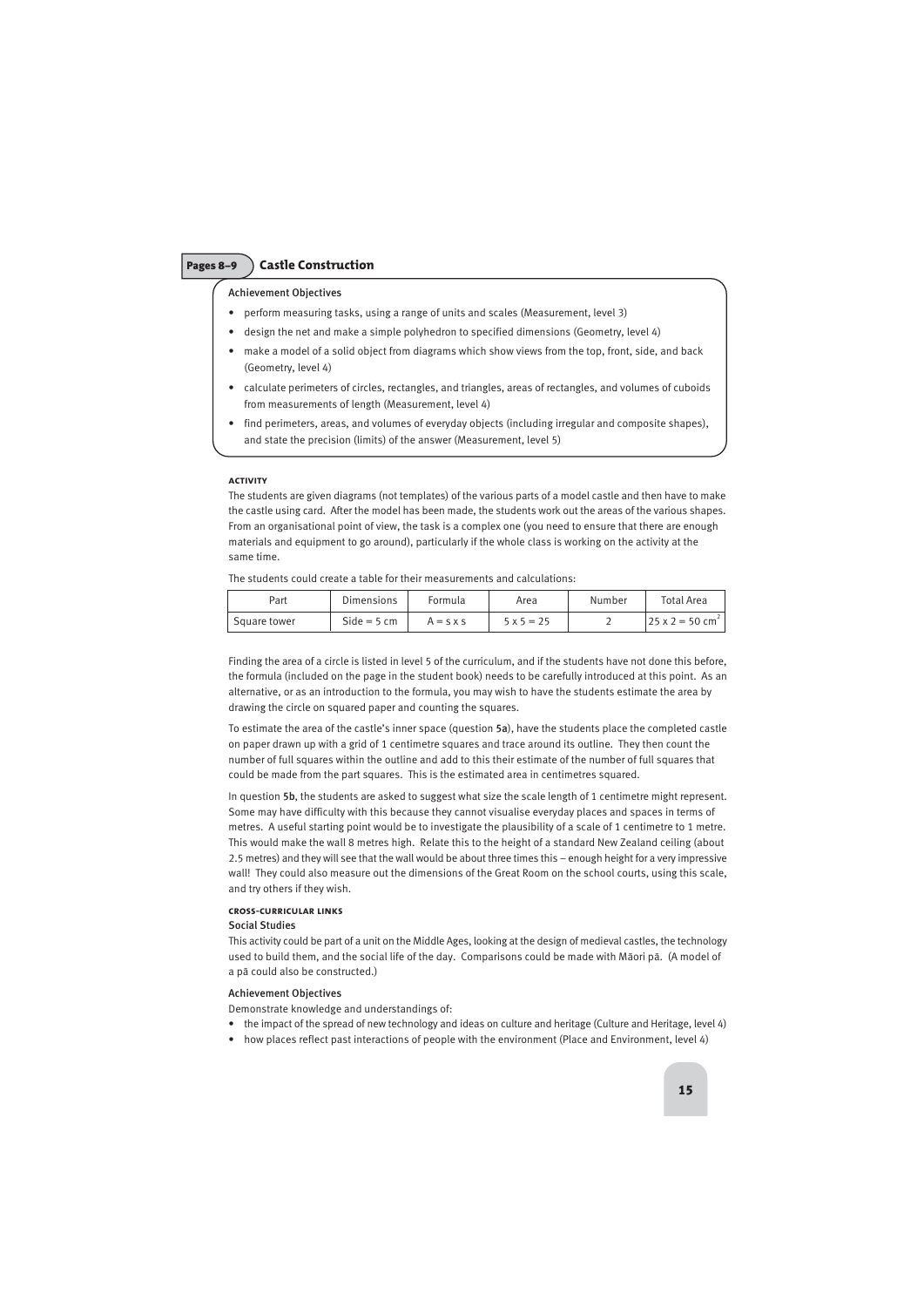## Pages 10–11 **Divide and Prosper**

## Achievement Objectives

- carry out measuring tasks involving reading scales to the nearest gradation (Measurement, level 4)
- calculate perimeters of circles, rectangles, and triangles, areas of rectangles, and volumes of cuboids from measurements of length (Measurement, level 4)
- record information in ways that are helpful for drawing conclusions and making generalisations (Mathematical Processes, communicating mathematical ideas, level 4)
- report the results of mathematical explorations concisely and coherently (Mathematical Processes, communicating mathematical ideas, level 4)

#### **activity one**

The hectare is the basic unit of land area for all but very large areas (in which case, the units used are square kilometres). This activity is designed to help students visualise and use hectares.

The key fact is that 1 hectare = 10 000 square metres. Although a hectare can have any shape whatsoever, it is helpful to think of it as a square measuring 100 metres x 100 metres. As the students will learn when they do the activity, a full-sized rugby field is around 100 metres x 50 metres, or half a hectare. It is worth revisiting this comparison repeatedly until everyone in the class remembers it for life!

In question 2, students are asked to draw 2 rectangles to scale, one inside the other. Those who have difficulty getting underway with this can draw lengths such as 1 centimetre, 2 centimetres, and 5 centimetres, then label them in metre equivalents using the scale 1 centimetre to 20 metres.

When doing question 3, those who live in their own homes can ask their parents the size of their section. They will either have this piece of information in their head or will be able to find it on the title deed. Those living in rented properties are unlikely to have ready access to this information, but they could find it out through the local council. Some cities have property data such as section size and rateable value freely available on their websites. Alternatively, the students could estimate the size of their section by pacing it out.

Question 4 asks students to investigate real estate advertising in local newspapers, with the students comparing the sizes of different types of properties. Some students may wish to visit real estate web pages for this information. Others may be interested in asking an agent what makes a piece of land a "lifestyle block".

#### **activity two**

In this activity, the students need to be able to break up a shape into smaller shapes (a rectangle and triangle) so that they can work out the area. They also need to understand the relationship between kilometres and metres.

In question 2, the scale suggested is tight for an A4 page. An alternative would be to use a scale of 1 centimetre to 200 metres or to use A3 paper.

Question 3 is another investigation of real estate. This time, the object is to find the current cost of lifestyle blocks in your area. If your school gets bundles of newspapers, they will come in handy for this exercise.

## **investigation**

The local council or a land surveyor would be able to explain what is required when subdividing land. The students may be surprised to learn that there are many requirements to be met and major costs involved. This is true even when dividing a residential section in two. If you live in an area where a major piece of land is being developed for housing, the process may be a suitable project for a pair of interested students, who could then report their findings to the class.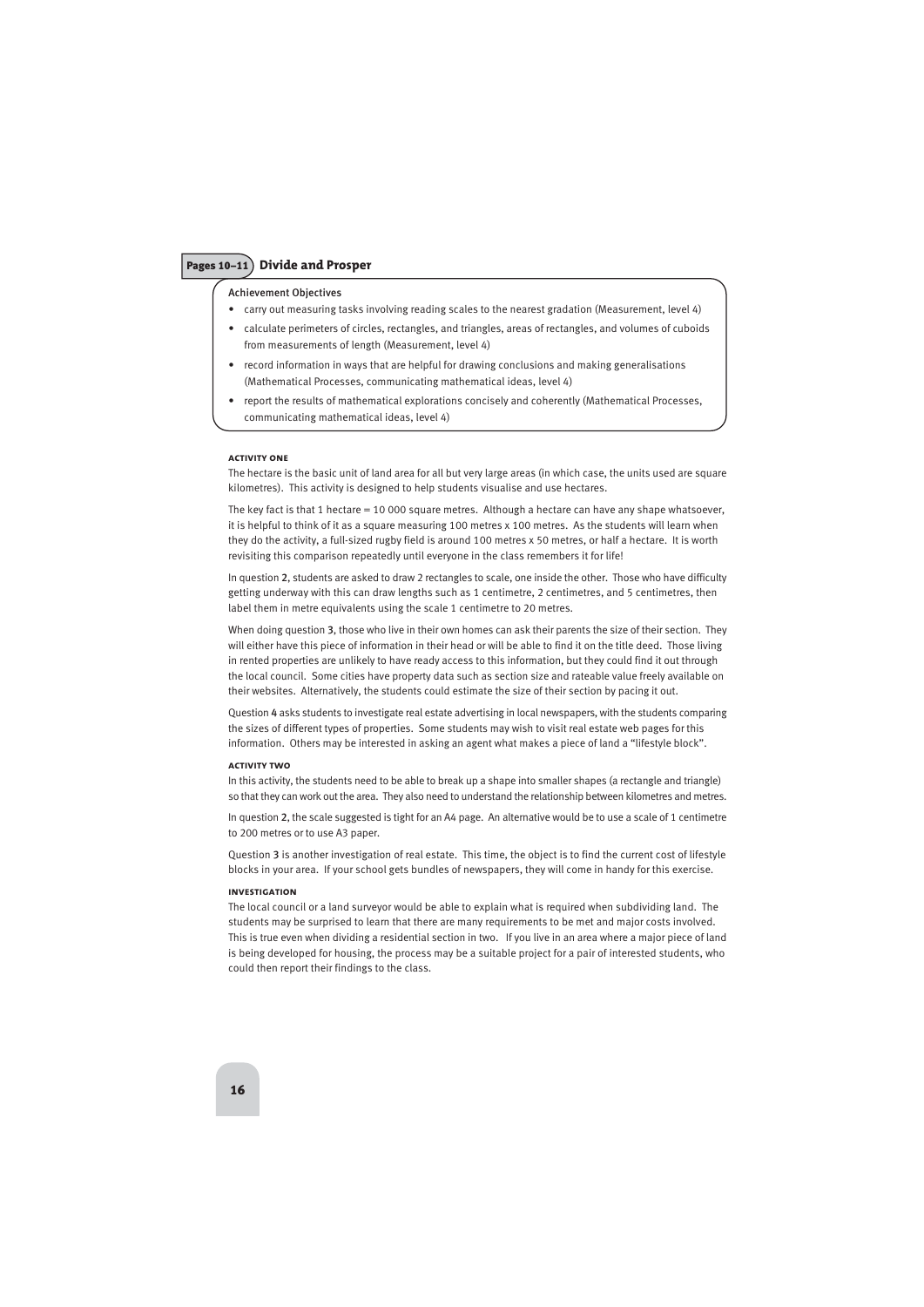## **cross-curricular links**

## Social Studies

This activity could be part of an investigation into local history, looking at the way land use has changed and how a town or city has grown as big blocks of land have been progressively subdivided over time. Such a study could include historic Màori use, old farmlands or orchards, present-day lifestyle blocks, and infill housing.

## Achievement Objective

Demonstrate knowledge and understandings of:

• how places reflect past interactions of people with the environment (Place and Environment, level 4)

## Pages 12–13 **Weighty Water**

## Achievement Objectives

- make sensible estimates and check the reasonableness of answers (Number, level 4)
- write and solve problems involving decimal multiplication and division (Number, level 4)
- carry out measuring tasks involving reading scales to the nearest gradation (Measurement, level 4)
- find perimeters, areas, and volumes of everyday objects (including irregular and composite shapes), and state the precision (limits) of the answer (Measurement, level 5)
- design and use models to solve measuring problems in practical contexts (Measurement, level 5)

## **activity**

The previous activity was designed to help students gain a sense of area, measured in hectares. This activity is designed to give them a feel for volumes and the mass of water. It also reinforces the processes for calculating volume and mass.

The students need to be given time to find out the volume of a (standard) bath. This could be done as a home activity the night before. Given that any bath has a sculpted shape, this involves rather more than simply finding the bath's external dimensions. The students could be challenged to come up with a method and asked to report back next day on both the volume and the method used to estimate it. Clarify the fact that in this case, we are using the bath simply as a unit of measurement, so they are to imagine it filled to the rim. Students who come from homes where the bath is a corner bath or a spa bath can still find its volume, but when they do question 1, they should use the approximate volume of a standard bath, as worked out by their classmates.

Two ways of estimating the volume of a bath are:

- Regard the shape as more or less a cuboid. Use a tape measure to measure the length and breadth at about halfway up the sides (to find an approximation for the median length and breadth) and the depth at a point about halfway along the bath (to find an approximation for the median depth). Multiplying the median length, breadth, and depth gives a satisfactory estimate for the volume.
- Fill the bath from the cold tap, using a 10 litre bucket. Mark the number of full buckets off on a tally chart. (Any students who want to try this should make sure they get their parents' permission first.)

The vital connections here should be learned by heart and never forgotten:

- 1 000 cubic centimetres  $= 1$  litre
- 1 litre of water weighs 1 kilogram.

These relationships are so precise and convenient because the metric system was designed to be simple and sensible.

Question 2 asks the students to make a comparison between the mass of the water in the waterbed and the mass of a car. It is surprisingly difficult to find the mass of cars, but the Internet is a useful resource. Question 3 applies the same principles of volume and mass to a larger situation.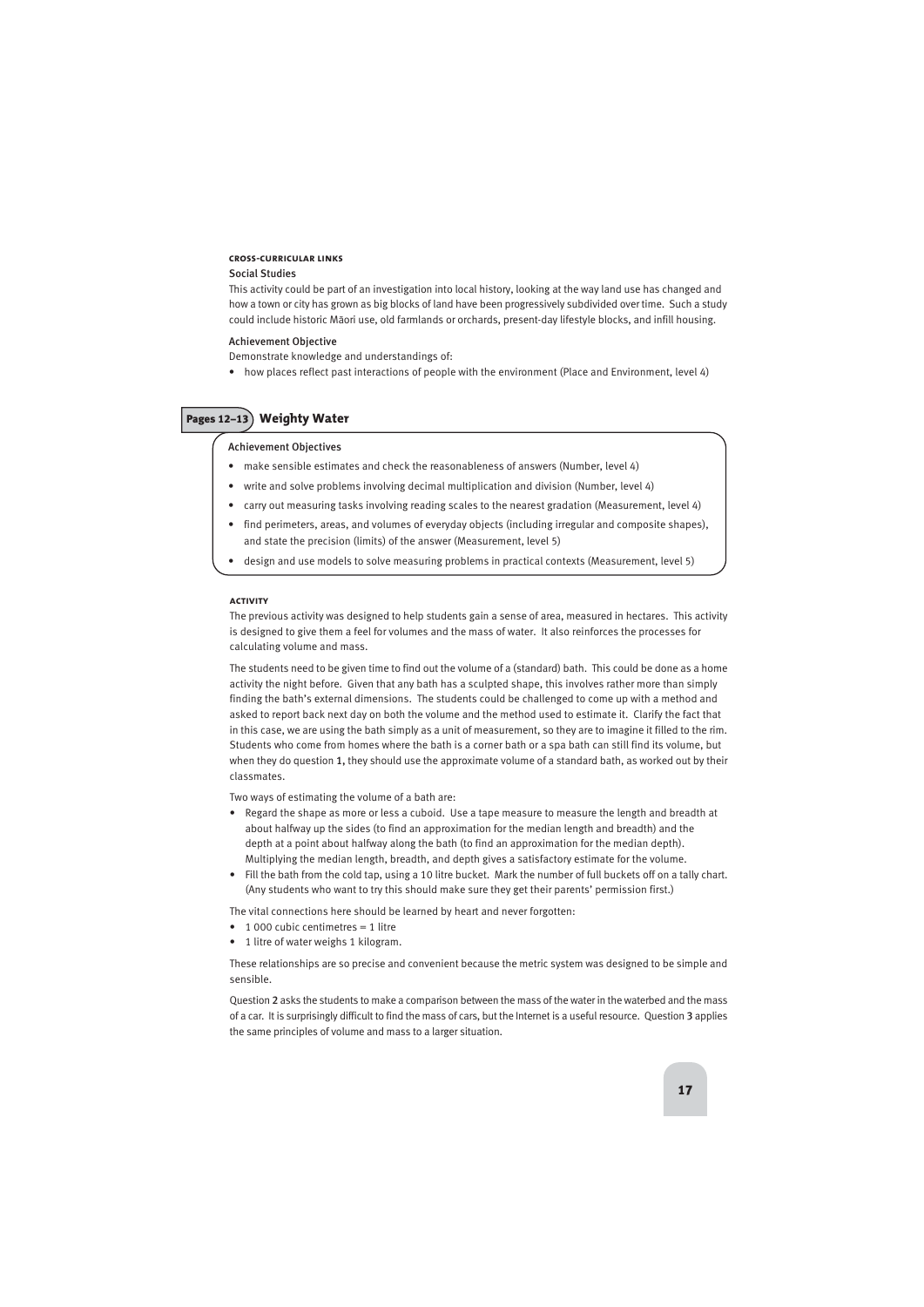Question 4 is a more complex scenario, involving rates, and you should work through it before giving it to your students so that you are familiar with the issues. One approach to part a is as follows:

- The depth has gone down 4 centimetres in 5 days. At this rate, it would go down 8 centimetres in 10 days or 0.8 of a centimetre in one day.
- This means that every day, the pool is losing the equivalent of a layer of water 8 metres by 20 metres by 0.8 centimetres. Converting all units to centimetres,  $800 \times 2000 \times 0.8 = 1280000$  centimetres cubed.
- 1 000 centimetres cubed is equivalent to 1 litre. So, to convert the volume from centimetres cubed to litres, divide by 1 000 to get 1 280 litres.

## **cross-curricular links**

## Social Studies

Students could investigate the legal and moral responsibilities of the owner of the leaky pool, along with a consideration of good neighbour protocols. Newspapers and consumer advocate television programmes often have stories about such issues involving neighbours.

## Achievement Objective

Demonstrate knowledge and understandings of:

• how and why people exercise their rights and meet their responsibilities (Social Organisation, level 4)

| 'a<br>o<br>o i | ۹<br>л |
|----------------|--------|
| ÷<br>÷         |        |

## **Petrol Power**

## Achievement Objectives

• demonstrate knowledge of the basic units of length, mass, area, volume (capacity), and temperature by making reasonable estimates (Measurement, level 3)

## **activity**

This page is about engine capacity and the relationship between the different units used to measure it. The activity reinforces the relationships emphasised on the two previous pages.

Students are asked to use modelling clay to accurately make a cube with sides of 1 centimetre or, as a less satisfactory alternative, to accurately draw a cube of this size. If modelling clay is not available, the cube could be made from carrot or potato. A simple way to draw a cube is to draw a square and then draw a second square to the right and up. Connect the vertices with straight lines:



After making or drawing the cube, the students are asked to compare its volume with a cube that has sides of 10 centimetres. The small and large cubes from base 10 place value blocks could be used for this purpose. The students are then asked to order engines of various capacities and complete a table using both cubic centimetres and litres.

## **investigation**

This could be carried out in small groups, with the students finding out how an internal combustion engine works. They are asked to make scale models of cylinders of different sizes. These could be cardboard tubes. The students may need help with the mathematics here because they may not have yet met the volume of a cylinder (V=  $\pi$ r<sup>2</sup>h). When they have completed their investigation, they are likely to be surprised at how small the cylinders of a car engine actually are.

## **cross-curricular links**

## Science

## Achievement Objective

• investigate and offer explanations of how selected items of technology function and enhance everyday activities of people (Making Sense of the Physical World, level 4)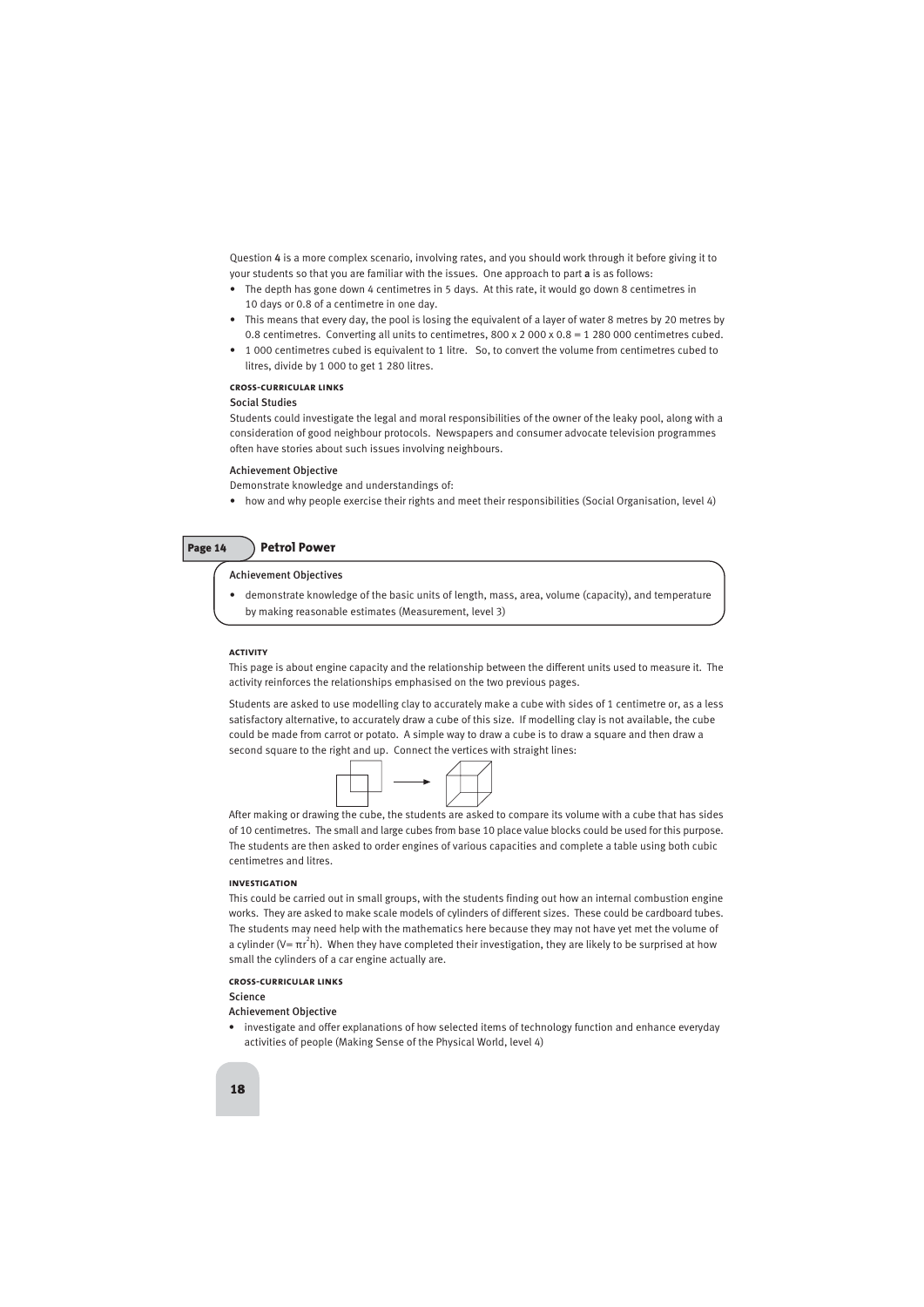## Page 15 **Books in Boxes**

Achievement Objectives

- make sensible estimates and check the reasonableness of answers (Number, level 4)
- find a given fraction or percentage of a quantity (Number, level 4)
- carry out measuring tasks involving reading scales to the nearest gradation (Measurement, level 4)
- calculate perimeters of circles, rectangles, and triangles, areas of rectangles, and volumes of cuboids from measurements of length (Measurement, level 4)

## **activity**

Make sure there is a set of maths books, dictionaries, or similar and a plastic box (the dimensions given in the activity are those of a standard "cube" crate) in the classroom. The students can then explore ways of stacking the books. They will be able to see and feel what 20 kilograms is like.

If there is a crate and a set of books similar in size to the box and atlases in question 1a, it will be easy for the students to experiment until they find the most economical way of stacking the books. If these are not available, they should be able to sketch the different possibilities and use a calculator to help them work out the dimensions of the various stacks.

When working out mass in questions 1b and 1c, the students need to remember to take the mass of the plastic box (2.3 kilograms) into account.

Question 1c asks the students to work out how many atlases could fit in the box without exceeding the 20 kilogram limit. They should estimate the answer before they calculate it. Question 1d is a 3-part problem:

- calculate the volume of the atlases
- calculate the volume of the box
- calculate the percentage of the volume of the box that is occupied by the atlases.

Encourage your students to explain how they got the percentage. Many push the percentage key without having any idea about what the calculator is doing. (It may be a good idea to tell them not to use the percentage key at all.)

Question 2 repeats the same questions but uses books with different dimensions and mass. This time, the books will fill the crate without going over the 20 kilogram limit. Your students can think about why this is and should conclude that some books are heavier than others (that is, they have a greater density), which they knew all along.

Question 3 involves Figure It Out books. The school office may have a set of digital scales for measuring the mass of parcels, in which case, the students will be able to find the mass of a single book. If this is not possible, they can put a stack of 10 or 20 books on whatever scales are available, find the total mass, then divide by 10 or 20 to get a fairly accurate mass for 1 book. A similar principle can be used to find the thickness of 1 book: find the thickness of a stack of books and then divide by the number of books in the stack.

In 3c, the answer turns out to be a percentage that exceeds 100. Let the students work out what this means.

## **cross-curricular links**

## Health and Physical Education

The principal puts a weight limit on the boxes because he doesn't want the students or staff to strain their backs when lifting them. Your students should investigate whether this is a suitable limit.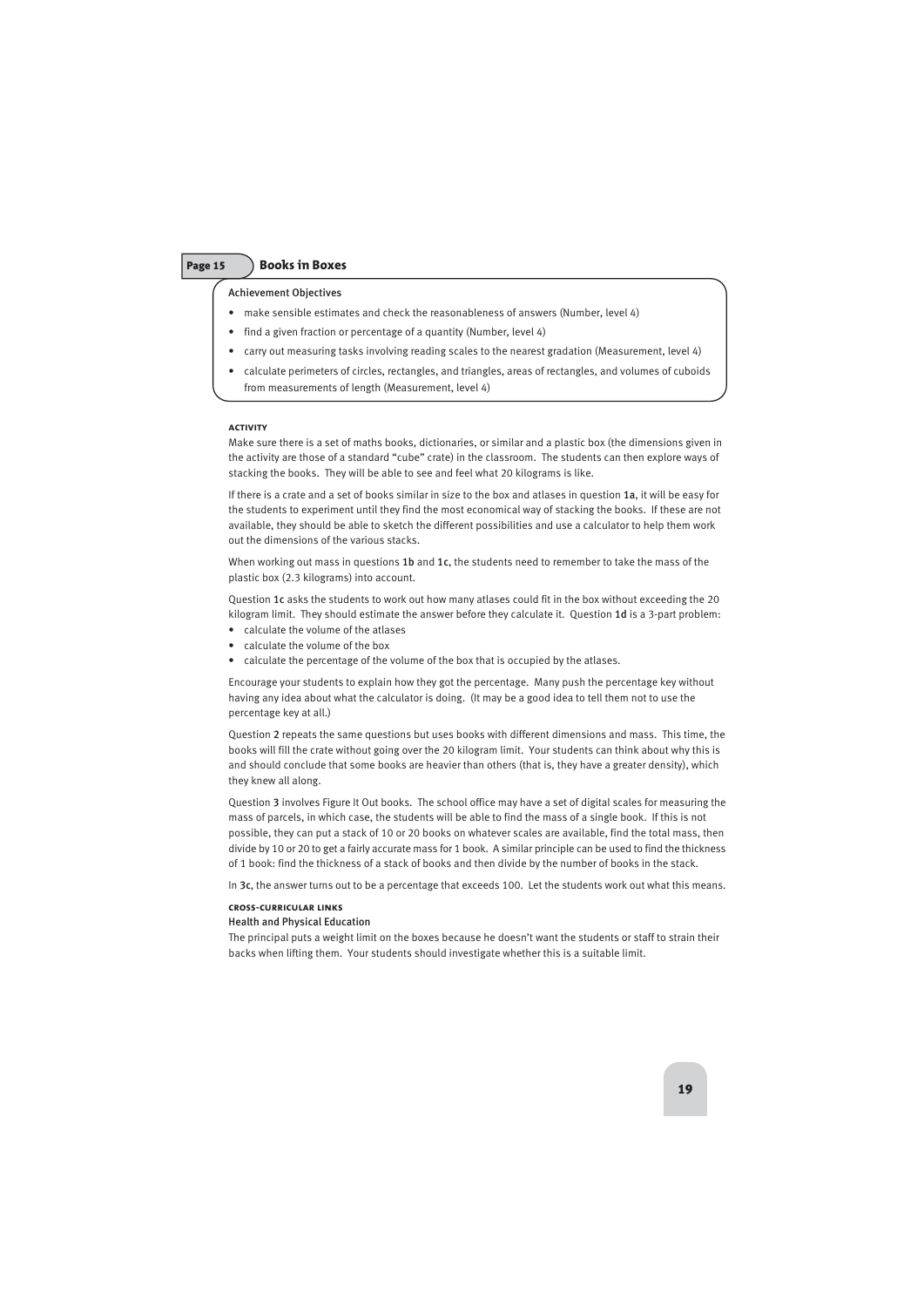This activity could lead into a discussion concerning the importance of looking after one's back, an investigation of the incidence or causes of back injury, and/or research into safe lifting techniques. The ACC has relevant information in pamphlet form. Findings could be worked into a poster or a computer presentation. The students could find out about the use of devices such as trolleys and hand trucks for shifting large loads and the hoists used in hospitals for lifting patients into bed. They could also find out how piano shifters manage. Often there are only 2 people to shift a heavy piano up and down flights of steps.

## Achievement Objective

• access and use information to make and action safe choices in a range of contexts (Personal Health and Physical Development, level 4)

## Pages 16–17 **Cellphone Confusion**

## Achievement Objectives

- perform calculations with time, including 24-hour clock times (Measurement, level 4)
- make sensible estimates and check the reasonableness of answers (Number, level 4)
- interpret and use information about rates presented in a variety of ways, for example, graphically, numerically, or in tables (Measurement, level 5)
- devise and use problem-solving strategies to explore situations mathematically (Mathematical Processes, problem solving, level 4)
- record information in ways that are helpful for drawing conclusions and making generalisations (Mathematical Processes, communicating mathematical ideas, level 4)

## **activity**

This activity loosely mirrors the complex deals being offered by cellphone companies. The maths in the activity is quite intricate, and the students will need to read the information with care so that they take all factors into account.

The facts can be collated in a spreadsheet or a table. This will help the students to sort out the information as they answer the questions.

|                   | Monthly<br>fee                         | Off peak<br>(month)                | <b>Daytime</b><br>calls (min) | <b>Texts</b>                 | <b>Total cost</b><br>(excluding cost of phone)    | Add cost<br>of phone |
|-------------------|----------------------------------------|------------------------------------|-------------------------------|------------------------------|---------------------------------------------------|----------------------|
| Yackety<br>Yack   | \$25                                   | 100 mins<br>free, then<br>49 cents | 99 cents                      | 15 free,<br>then<br>20 cents |                                                   | \$100                |
| 1 month           | 25                                     | $90 \times 0.49$                   | $20 \times 0.99$              | 105 x 0.20                   | $25 + 44.10 + 19.80 + 21$<br>$=$ \$109.90         |                      |
| 12 months         |                                        |                                    |                               |                              | $109.90 \times 12 = $1,318.80$                    | \$1,418.80           |
| 24 months         |                                        |                                    |                               |                              | \$2,637.60                                        | \$2,737.60           |
| <b>Busy Lines</b> | 3 months<br>free, then<br>\$30 a month | 150 mins<br>free, then<br>65 cents | 99 cents                      | 10 free.<br>then<br>15 cents |                                                   | \$200                |
| 1 month           | $\mathbf 0$                            | $40 \times 0.65$                   | $20 \times 0.99$              | $110 \times 0.15$            | $26 + 19.80 + 16.50 = $62.30$                     |                      |
| 3 months          | $\Omega$                               |                                    |                               |                              | $62.30 \times 3 = $186.90$                        |                      |
| 12 months         | 9x30                                   |                                    |                               |                              | $62.30 \times 12 + 9 \times 30$<br>$=$ \$1,017.60 | \$1,217.60           |
| 24 months         | 21 x 30                                |                                    |                               |                              | $62.30 \times 24 + 21 \times 30$<br>$= $2,125.20$ | \$2,325.20           |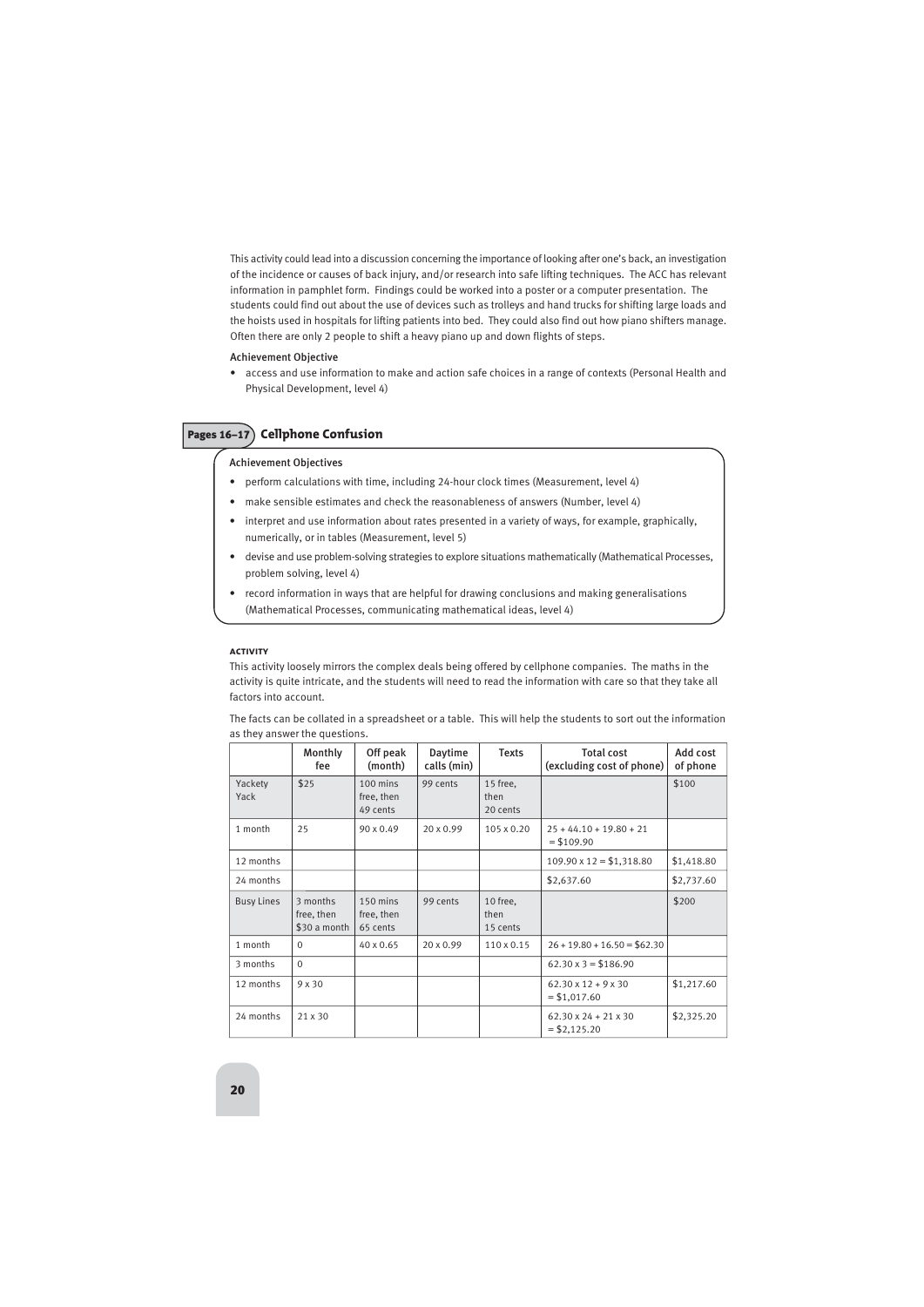Cellphone companies have their rates posted on the web, so this is where the students should go when answering question 6. A proportion of the class will already be regular cellphone users and will be able to establish a "profile" for themselves against which to check the different plans available.

As an extension activity, your students could create a survey to find out:

- the proportion of students who have phones
- who pays for student phones and their use
- how much students are spending on cellphones.

This information could be collated and presented using charts or a computer.

## **cross-curricular links**

As cellphones become more sophisticated, the social implications of their use become greater and more widespread. This activity could be part of a cross-curricular unit using achievement objectives from the science, social studies, and technology curricula. As part of this, students could:

- find out how cellphones work
- investigate the history and evolution of the telephone
- investigate the social changes occurring as a result of this technology
- consider cellphone etiquette and safety issues
- debate the proposition that their use should be banned during the school day
- predict what further changes in phone technology might be in store and what the effects of such changes might be. They could consider what might be lost as well as what might be gained from such developments.

## Achievement Objectives

**Science** 

- investigate and describe how selected items of everyday technology work and affect our lives (Making Sense of the Physical World, level 3)
- investigate and offer explanations of how selected items of technology function and enhance everyday activities of people (Making Sense of the Physical World, level 4)

## Social Studies

Demonstrate knowledge and understandings of:

• the impact of the spread of new technology and ideas on culture and heritage (Culture and Heritage, level 4)

## Technology

• explore and discuss the impacts over time on the local and wider environments and society of some specific technology, as in the dairy industry; the introduction of wide-bodied jets (Technology and Society, level 4)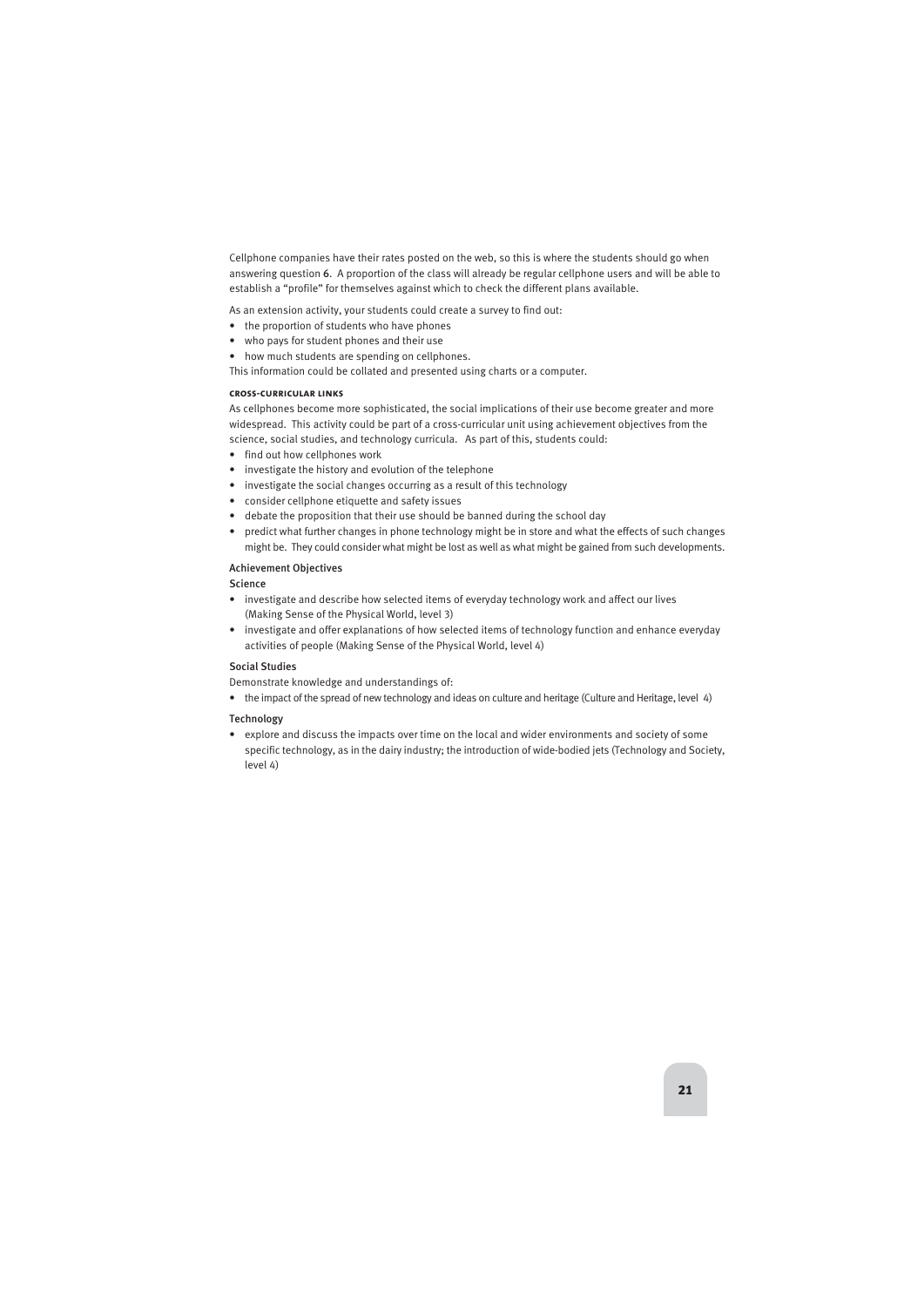## Pages 18–19 **Scale of Events**

## Achievement Objectives

• design and use a simple scale to measure qualitative data (Measurement, level 4)

## **activity one**

In this activity, the students are asked to place various events on a 5-point scale measuring their seriousness. The activity could be introduced with a discussion about what constitutes a disaster and what doesn't, or the students could be given the chance to get right into the task and discover the issues for themselves, with the class discussion coming later.

Whether we view an event as a disaster or not depends on a personal assessment that is itself based on a complex mix of factors including:

- our own values
- how the event impacted directly on our own lives
- where the event occurred
- the cause of the event
- how long ago the event occurred
- how many were killed or affected in the event
- who was involved
- how much we know about the event.

Students need to be accepting of the fact that others may view a particular event very differently for reasons that are valid for them.

Activity One and Activity Two both involve *qualitative* scales as distinct from *quantitative* scales. The notes for Energy Crises (page 1) explain the difference between these two kinds of scale. The students need to clearly understand the distinction.

The questions in **Activity Two** ask the students to explore placing the same data set on different qualitative scales and then to evaluate the scales. Answers will vary, but they are likely to find that:

- the fewer the points on the scale, the quicker it is to categorise the data
- it takes longer to sort data on a continuum, but once this has been done, the scale reveals more.

Discipline Dilemmas (*Statistics: Book One*, Figure It Out, Years 7–8), explores the way in which the scale used can affect the conclusions drawn.

## **cross-curricular links**

## Social Studies

This activity could be used as part of a unit on disasters.

## Achievement Objectives

Demonstrate knowledge and understandings of:

- causes and effects of events that have shaped the lives of a group of people (Time, Continuity, and Change, level 4)
- how and why people experience events in different ways (Time, Continuity, and Change, level 4)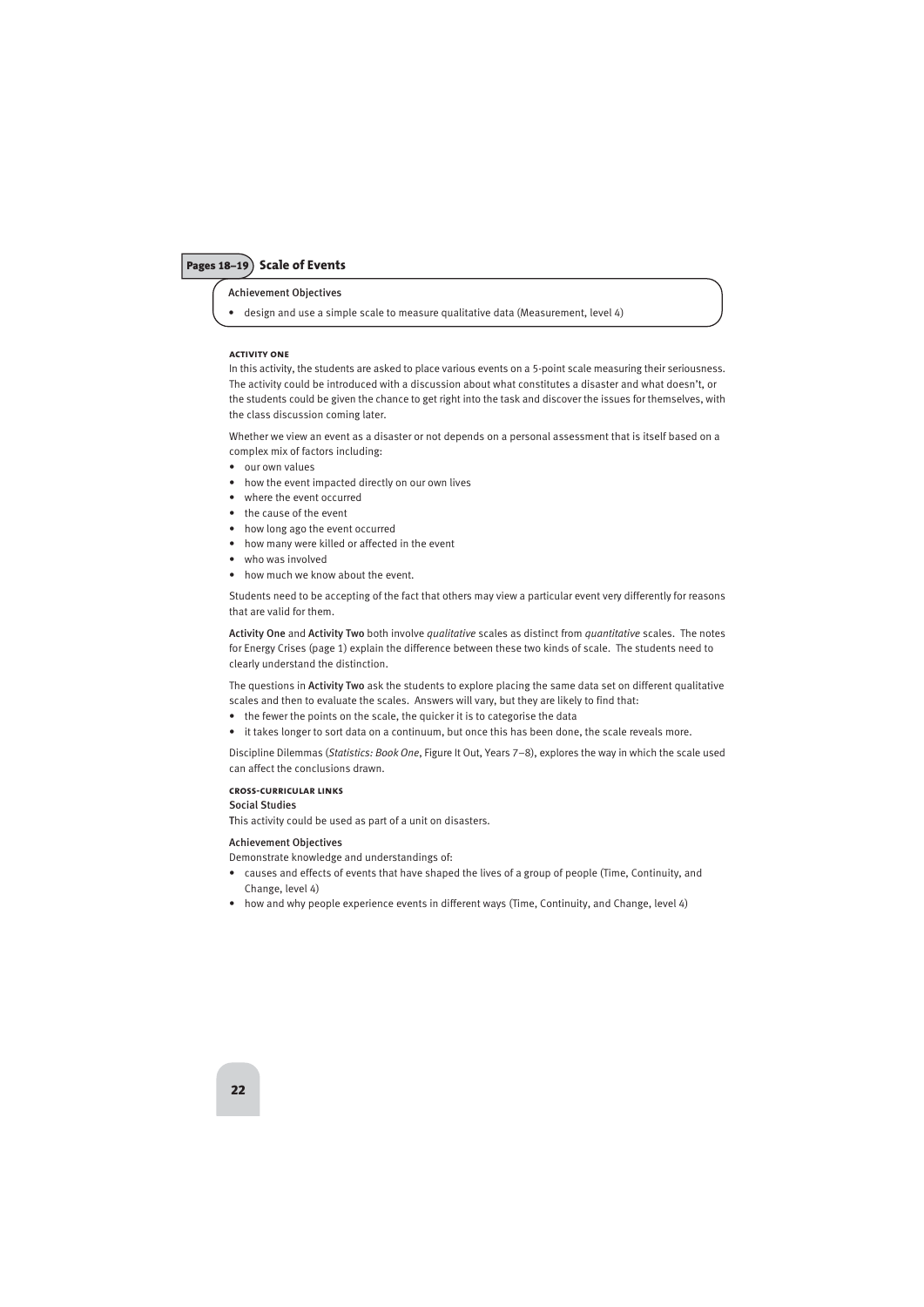Achievement Objectives

- read and construct a variety of scales, timetables, and charts (Measurement, level 4)
- perform calculations with time, including 24-hour clock times (Measurement, level 4)

## **activity**

This activity is about reading and interpreting timetables. The bus timetable uses 12-hour time, and the train timetable uses 24-hour time. Make sure that everyone knows how to interpret 24-hour time and why it is needed (especially to avoid confusion where international communications or travel are involved). Students are used to seeing both formats on digital watches, clocks, VCRs, microwaves, ovens, dishwashers, and so on. The bus timetable uses a dot to separate hours and minutes; the train timetable uses a colon. Again, students meet both in everyday life: the colon separator is used on most digital devices, but the dot is normally used in print. They need to be able to understand and use time in both formats.

If you know that your class is likely to have trouble with timetables, prepare them with a class or group discussion. There are plenty of questions that can be asked while leaving the questions in the activity to be done by the students themselves, for example, "When is the earliest Savannah could get to university if she caught the 9.00 a.m. bus from Richard Street?" or "What would be the latest time she could leave home if her first lecture was at 10.00 a.m.?" or "Which bus would she need to catch from Richard Street if she wanted to get the 7.25 a.m. train from Porirua Station?"

As an extension activity, some students may like to investigate how it is that time is based on numbers such as 60, 24, and 7 when we measure everything else (except angle!) in tens. This could extend to an investigation of the numerous imperial measuring systems that were replaced by the metric system. They might investigate why it is that the US still uses imperial units for most of their measurements.

## Pages 22–23 **Great Gardens**

## Achievement Objectives

- make sensible estimates and check the reasonableness of answers (Number, level 4)
- write and solve problems involving decimal multiplication and division (Number, level 4)
- calculate perimeters of circles, rectangles, and triangles, areas of rectangles, and volumes of cuboids from measurements of length (Measurement, level 4)

## **activity one**

The students should not have much trouble with the questions involving area and perimeter, though they may need help with those that involve depth. They do, however, need to note that measurements are given in centimetres and metres. In this context, metres are the most suitable units for length and square metres the most suitable units for area, but centimetres are fine for depth. Working between the different units will test their understanding of place value. Remind them that they must check their answers for reasonableness.

When doing question 3, the students could ask themselves how deep a cubic metre of soil would be when spread over 1 square metre, 2 square metres, or 3 square metres. They could then repeat the task, starting with half a cubic metre of soil. This should enable them to see the inverse relationship between area and depth (as area increases, depth decreases).

Question 4 requires students to convert litres into cubic metres. You may need to remind them that a cubic metre is the same as 1 000 litres.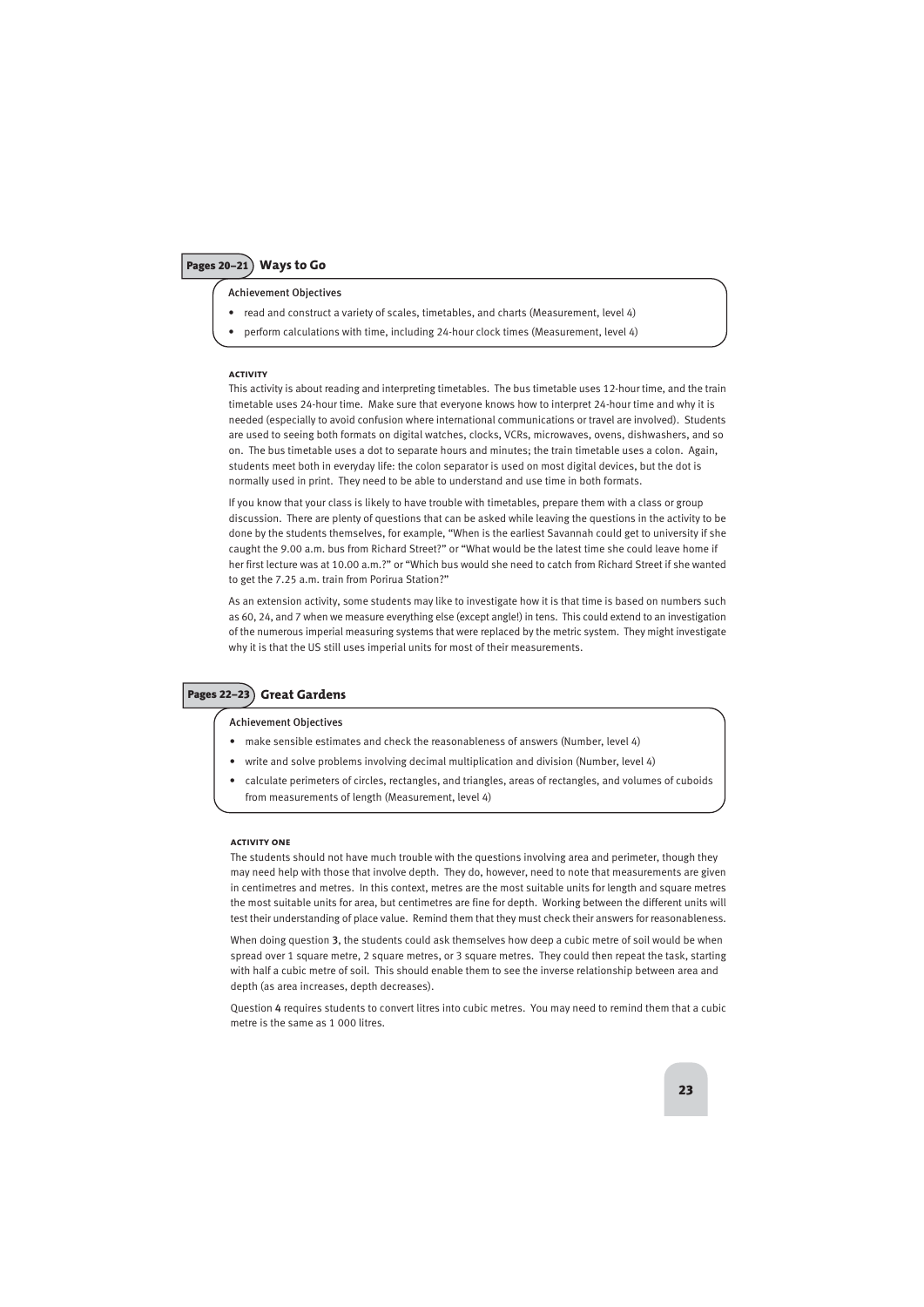## **activity two**

This activity draws on similar maths, with the added complexity of a composite shape for area.

When doing question 4, the students will find that no length is given for the slant side of the garden. Instead of telling them how to deal with this, give them the chance to use the maths they know. It is not expected that they will use Pythagoras' theorem; this is found in level 5 of the curriculum. Although it is not made explicit, the diagram of the garden has been drawn to scale. The students should be able to discover this fact for themselves and to use the scale to find the length of the slant side accurate to the nearest 0.1 of a metre. If the diagram had not been drawn to scale, they could still have found the missing length to a sufficient level of accuracy by drawing it to scale themselves.

#### **cross-curricular links**

## **Science**

This activity could be linked to a science unit on horticulture. The students could investigate what mulches are, how they benefit the garden and the gardener, and what different kinds of mulch there are.

## Achievement Objective

• investigate the positive and negative effects of substances on people and on the environment (Making Sense of the Material World, level 4)

## Page 24 **Hot Stuff**

## Achievement Objectives

- read and construct a variety of scales, timetables, and charts (Measurement, level 4)
- carry out measuring tasks involving reading scales to the nearest gradation (Measurement, level 4)
- record information in ways that are helpful for drawing conclusions and making generalisations (Mathematical Processes, communicating mathematical ideas, level 4)

## **activity**

This maths task is also a science experiment, and students need to treat it as they would an experiment. They should be allowed to work out the details themselves, following a clear and serious warning that *their method must not put them at risk of scalding*.

These headings will provide a structure for the task, from beginning to end:

- focusing
- planning
- information gathering
- processing
- interpreting
- reporting.

This experiment is simple to set up, with the only specialist item required being a thermometer capable of being immersed in liquids at boiling point (a glass spirit thermometer or a digital probe thermometer are both suitable and fairly inexpensive).

The students should take the temperature of the water immediately it is put into the mug, then every 2 minutes for the first 10 minutes because this is when it is falling most rapidly. After this, they can extend the interval between observations. If possible, measurements should continue to be taken for at least 2 hours, by which time the liquid should be down to within 4 degrees of room temperature.

When comparing the thermal qualities of different mugs in question 4, the students need to realise that they must use the same amount of water in each case. This is because large volumes of liquid lose temperature more slowly than small volumes. Using just one thermometer, it should be possible to monitor the temperature of liquids in several different mugs.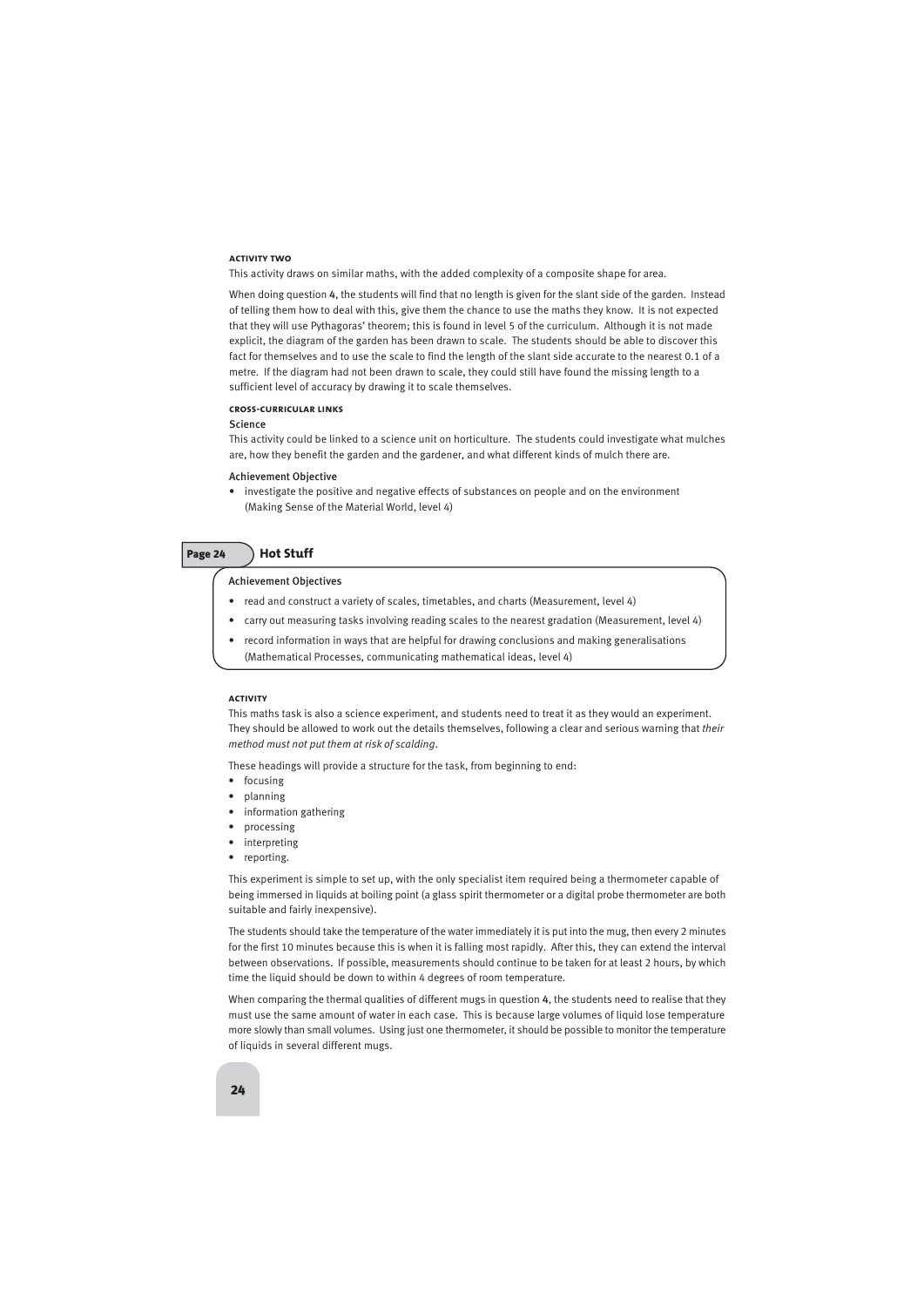When temperatures are plotted, a time-series graph results, with a curve that slopes away to the right. It is unlikely that the first reading will record a result of 100° because the temperature drops extremely quickly as the water comes in contact with the air and the cold cup. The graph will fall away very steeply at first and then gradually become closer to the horizontal as a stable temperature is reached.

The students could experiment with pre-heating a coffee mug and seeing what difference this makes to the initial drop-off in temperature. They would do this by first filling the mug with boiling water, letting it stand for a minute or two, then emptying it and refilling it with boiling water. They would then start recording the temperature.

## **cross-curricular links**

## **Science**

This particular type of time-series graph is similar to a decay graph. Such graphs model the decay of radioactive isotopes and demonstrate how it is that they can remain dangerous for exceedingly long periods of time (zero danger being represented by the horizontal axis). The decay of carbon isotopes is similarly modelled, and it is this process that lies behind the carbon dating of prehistoric objects. Students who are scientifically curious could investigate these processes and the related concept of "half-life", reporting their findings back to the class.

## Achievement Objectives

- investigate and describe their ideas about some commonly experienced physical phenomena to develop their understanding of those phenomena (Making Sense of the Physical World, level 3)
- process and interpret information to describe or confirm trends and relationships in observable physical phenomena (Making Sense of the Physical World, level 4)